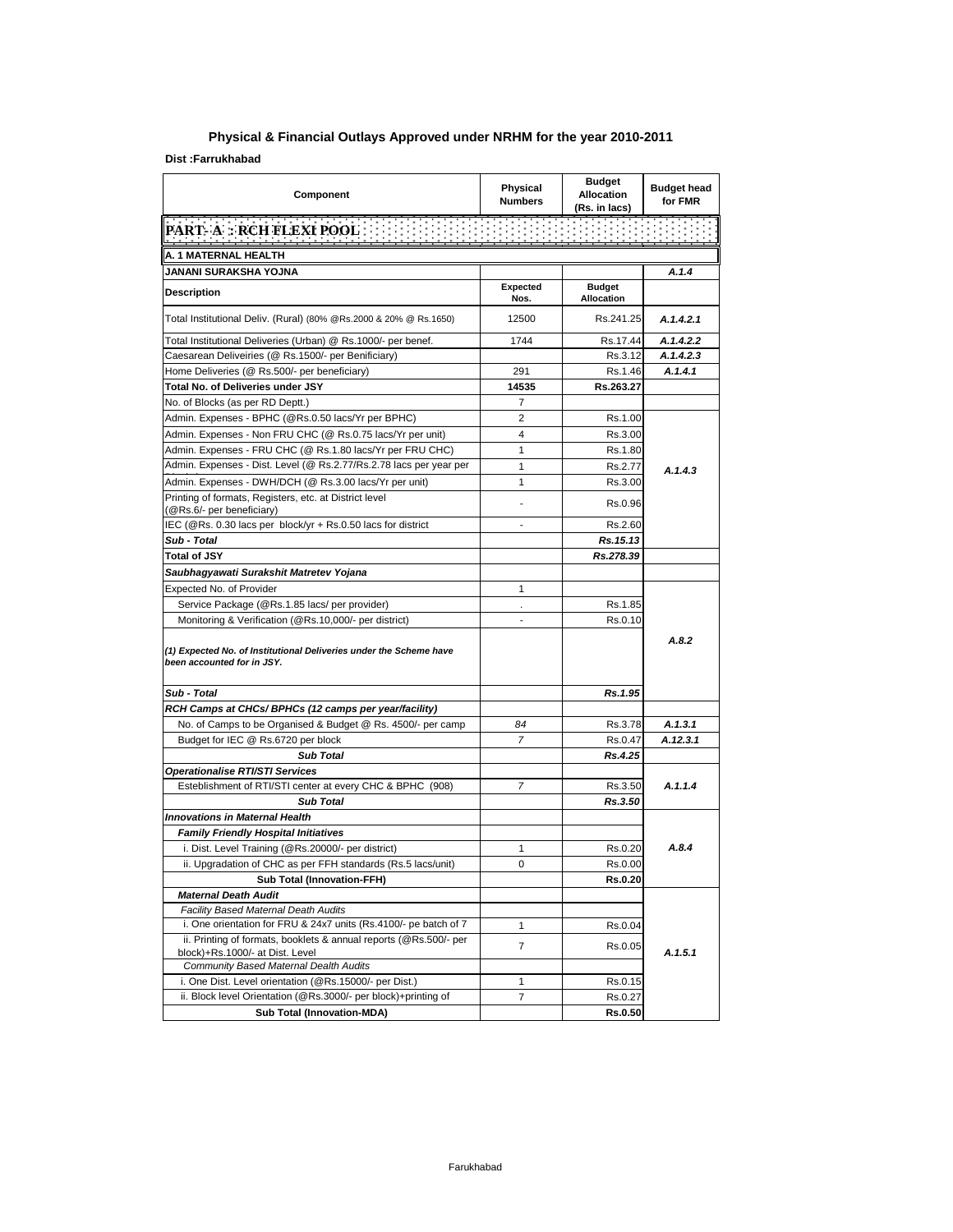| Component                                                                    | Physical<br><b>Numbers</b> | <b>Budget</b><br><b>Allocation</b><br>(Rs. in lacs) | <b>Budget head</b><br>for FMR |  |
|------------------------------------------------------------------------------|----------------------------|-----------------------------------------------------|-------------------------------|--|
| <b>Pregnant Women &amp; Child Tracking</b>                                   |                            |                                                     |                               |  |
| i. Orientation Workshop                                                      |                            |                                                     |                               |  |
| (a) At Dist. Level                                                           | 1                          | Rs.0.21                                             |                               |  |
| (b) At Block Level @ Rs.6500/- block                                         | 7                          | Rs.0.46                                             | A.10.3                        |  |
| ii. Printing of formats (730 format/block @Rs.2 per format)                  | 5110                       | Rs.0.10                                             |                               |  |
| Sub Total (Innovation-Preg. Women & child tracking)                          |                            | Rs.0.77                                             |                               |  |
| <b>Strengthening of Sub Centers Accridited under JSY</b>                     |                            |                                                     |                               |  |
| Dissemination meeting in the District @ Rs 5000/-                            | 1                          | Rs.0.05                                             |                               |  |
| Upgradation of Sub Centre in Dist (From State Level)                         | 25                         | Rs.0.00                                             | A.1.1.5                       |  |
| Sub Total (Innovation-S.C. Accridited under JSY))                            |                            | Rs.0.05                                             |                               |  |
| Sub Total (Innovation in Maternal Health)                                    |                            | Rs.1.52                                             |                               |  |
| Sub-Total (Maternal Health)                                                  |                            | Rs.289.62                                           |                               |  |
| <b>A.2 CHILD HEALTH</b>                                                      |                            |                                                     |                               |  |
| Comprehensive Child Survival Programme (CCSP)                                |                            |                                                     |                               |  |
| CCSP Training - FBNC (in 1st & 2nd phase districts only)                     |                            |                                                     |                               |  |
| Training Site - District Women Hospital                                      |                            |                                                     |                               |  |
| <b>Expected No. of Participants</b>                                          | 42                         |                                                     |                               |  |
| No. of Batches to be Organised and Budget @ Rs.12,000 per Batch              | 7                          | Rs.0.84                                             | A.11.5.2                      |  |
| No. of Batches to be Supervised and Budget @ Rs.3,200 per Batch              | 2                          | Rs.0.06                                             |                               |  |
| Sub - Total                                                                  |                            | Rs.0.904                                            |                               |  |
|                                                                              |                            |                                                     |                               |  |
| Training at Medical College under CCSP Prog                                  |                            |                                                     |                               |  |
| Support staff to Medical Collage                                             |                            | Rs.0.00                                             | A.11.5.2                      |  |
| Physicians training/F-IMNCI                                                  |                            | Rs.0.00                                             |                               |  |
| <b>Sub Total</b>                                                             |                            | Rs.0.000                                            |                               |  |
| <b>CCSP Training - NSSK (in 3rd phase districts only)</b>                    |                            |                                                     |                               |  |
| Training Site - District Women Hospital                                      |                            |                                                     |                               |  |
| <b>Expected No. of Participants</b>                                          |                            |                                                     | A.11.5.5                      |  |
| No. of Batches to be Organised and Budget @ Rs.38,500 per Batch              | 0                          | Rs.0.00                                             |                               |  |
| No. of Batches to be Supervised and Budget @ Rs.3,500 per Batch              | 0                          | Rs.0.00                                             |                               |  |
| Sub - Total                                                                  |                            | Rs.0.00                                             |                               |  |
| CCSP Training of ASHAs, ANMs, LHVs - (1st & 2nd Phase                        |                            |                                                     |                               |  |
| Expected No. of Participants (approx. 24 per batch)                          | 500                        |                                                     |                               |  |
| No. of Batches to be Organised and Budget @ Rs.1,65,000 per Batch            | 20                         | Rs.33.00                                            |                               |  |
| No. of Batches of ToT and Budget @ Rs.2,39,000 per Batch                     | 0                          | Rs.0.00                                             | A.11.5.1                      |  |
| Sub - Total                                                                  |                            | Rs.33.00                                            |                               |  |
| CCSP Training of ASHAs, ANMs, LHVs - (3rd Phase Districts)                   |                            |                                                     |                               |  |
| Expected No. of Participants (approx. 24 per batch)                          | 0                          |                                                     |                               |  |
| No. of Batches to be Organised and Budget @ Rs.1,65,000 per Batch            | 0                          | Rs.0.00                                             | A.11.5.1                      |  |
| No. of Batches of ToT and Budget @ Rs.2,39,000 per Batch                     | 0                          | Rs.0.00                                             |                               |  |
| Sub - Total                                                                  |                            | Rs.0.000                                            |                               |  |
| CCSP Training of Supervisors (in 1st & 2nd phase districts                   |                            |                                                     |                               |  |
| No. of Batches (16 participants) to be Organised and Budget @                | 4                          | Rs.0.980                                            |                               |  |
| No. of Batches to be Supervised and Budget for Observer Visit @              | 1                          | Rs.0.03                                             | A.11.5.1                      |  |
|                                                                              |                            |                                                     |                               |  |
| Sub - Total<br><b>Site Stregthening</b>                                      |                            | Rs.1.012                                            |                               |  |
| Strengthening of FBNC/NSSK Site (@ Rs.30,000/- per site)                     | 1                          | Rs.0.30                                             |                               |  |
| Strengthening of CCSP Training Site (@ Rs.2,33,500/- per site)               | 0                          | Rs.0.00                                             | A.11.5.1                      |  |
|                                                                              |                            | Rs.0.30                                             |                               |  |
| <b>Sub Total</b><br>Establishment, Operationalisation & Construction of SNCU |                            |                                                     |                               |  |
| Establishment and Operating Exp. Of old SNCU in 7 Dist. @Rs.25               |                            |                                                     |                               |  |
| Construction of of new SNCU in 5 Dist. (@Rs.30 lacs)                         | 0<br>0                     | Rs.0.0                                              | A.2.2<br>A.9.2.2              |  |
|                                                                              |                            | Rs.0.0                                              |                               |  |
| Sub - Total                                                                  |                            | Rs.0.0                                              |                               |  |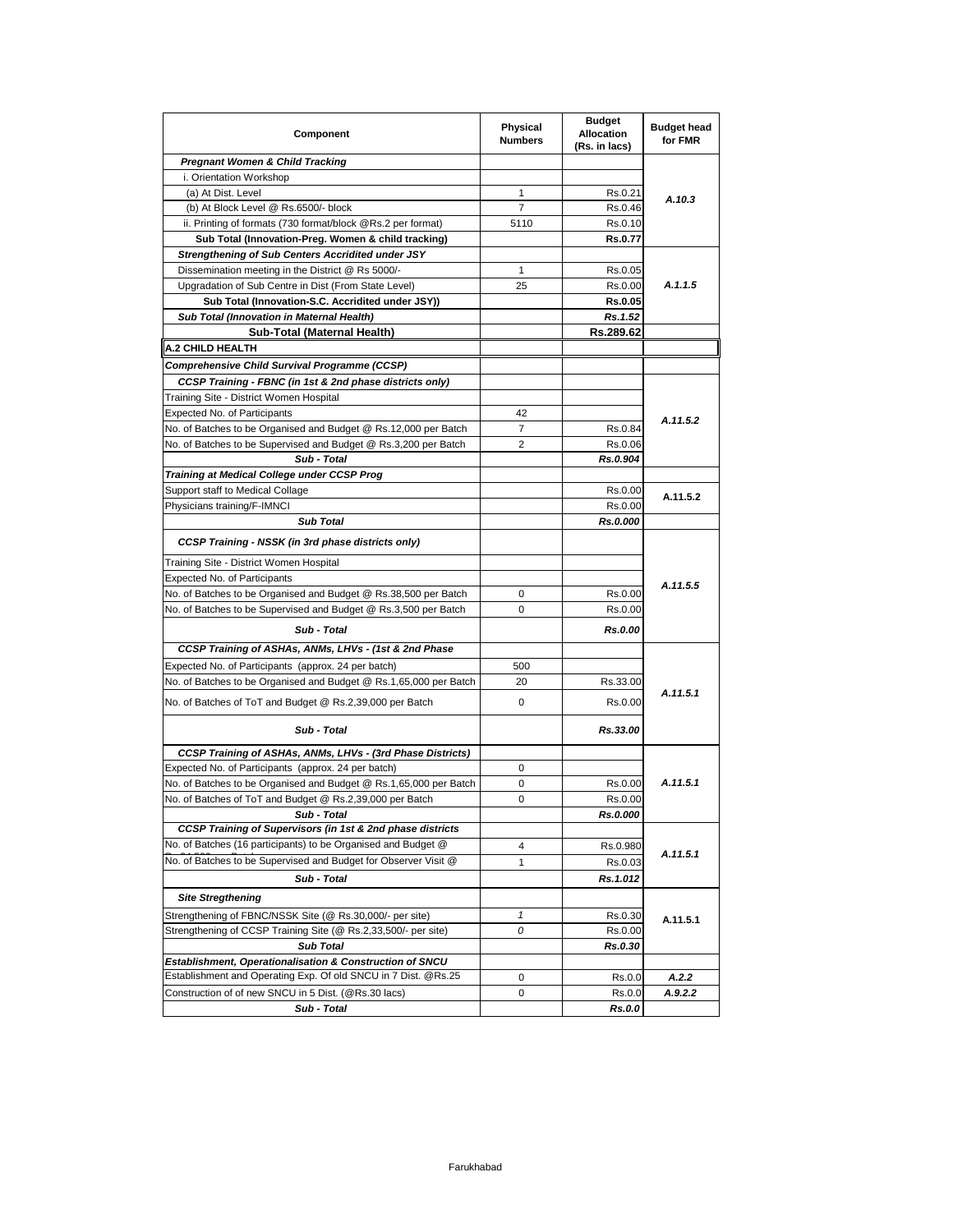| Component                                                                                                                  | Physical<br><b>Numbers</b> | <b>Budget</b><br><b>Allocation</b><br>(Rs. in lacs) | <b>Budget head</b><br>for FMR |
|----------------------------------------------------------------------------------------------------------------------------|----------------------------|-----------------------------------------------------|-------------------------------|
| Infant death audit (Aligarh & Banda only)                                                                                  |                            |                                                     |                               |
| No. of blocks in the district                                                                                              | 0                          | Rs.0.0                                              | A.2.8                         |
| Sub - Total                                                                                                                |                            | Rs.0.00                                             |                               |
| Infant & Young Child feeding (IYCF)                                                                                        |                            |                                                     |                               |
| Mass Awareness Campaign during World Breastfeeding Week                                                                    | 1                          | Rs.0.50                                             | A.2.5                         |
| Sub - Total<br><b>Supportive Supervision through Reputed Institutions (for 1st</b>                                         |                            | Rs.0.50                                             |                               |
| One Supervisor per block @ Rs.5,000/- p.m. for 12 months                                                                   | 0                          | Rs.0.0                                              |                               |
| Mobility for supervisors @ Rs.3,000/- p.m. for 12 months                                                                   | 0                          | Rs.0.0                                              |                               |
| Institutional support @ Rs.5,000/- p.m. for 12 months                                                                      | 0                          | Rs.0.0                                              |                               |
| Sub - Total                                                                                                                |                            | Rs.0.00                                             |                               |
| Sub-Total (CCSP)                                                                                                           |                            | Rs.35.72                                            |                               |
| Implementation of Bal Swasthya Poshan Mah (BSPM)                                                                           |                            |                                                     |                               |
| Joint Meetings of Health & ICDS - 2 Planning Meetings at District<br>Level in a year @ Rs. 5000/- per meeting for 2 Rounds | 1 Dist.                    | Rs.0.10                                             |                               |
| Joint planning meeting of health and ICDS at Block level Rs. 2000 per<br>meeting for 2 rounds                              | 7 Blocks                   | Rs.0.28                                             |                               |
| Joint Orientation of ASHAs & ANMs (@Rs. 25/- per participant) for 2<br>Rounds                                              | 1639 ANM and<br>AWW        | Rs.0.82                                             | A.2.7                         |
| Printing of Guidelines, Reporting & Monitoring Formats (@ Rs.2,000/- per<br>block/round) for 2 rounds                      | 7 Blocks                   | Rs.0.28                                             |                               |
| Dissemination meeting at District level Rs. 5000 per meeting per<br>District for 2 Rounds                                  | 1 Dist.                    | Rs.0.10                                             |                               |
| Sub - Total                                                                                                                |                            | Rs.1.58                                             |                               |
| <b>School Health Programme</b>                                                                                             |                            |                                                     |                               |
| Total No. of Blocks in the district                                                                                        | 7                          |                                                     |                               |
| No. of Schools to be covered (60 Schools per block)                                                                        | 420                        |                                                     |                               |
| District Sensitization workshop                                                                                            | 1                          | Rs. 0.15                                            |                               |
| Contingencies for printing of Health Card, etc. (@Rs.500/- per school)                                                     | 420                        | Rs. 2.10                                            |                               |
| Budget for Mobility (@Rs.300 per visit x 1 visit)                                                                          | 420                        | Rs. 1.26                                            |                               |
| Sub Total (Prog. Implementation)                                                                                           |                            | Rs. 3.51                                            |                               |
| Traning program for 40 schools per block (where                                                                            | 280                        |                                                     |                               |
| Training of District Trainers- Honorarium to district traininer @ Rs. 350<br>*2days                                        | 3                          | Rs. 0.02                                            |                               |
| Honorarium to traininees from block@ Rs. 400 *2days per block                                                              | 21                         | Rs. 0.17                                            | A.2.4                         |
| Training of Block Trainers -Honorarium to block resource persons @<br>Rs. 300 *2days*2 batches per block                   | 21                         | Rs. 0.25                                            |                               |
| Honararium to Teachers @ Rs. 250*2 teachers per school *2 days                                                             | 560                        | Rs. 2.80                                            |                               |
| Sub Total (Training)                                                                                                       |                            | Rs. 3.24                                            |                               |
| For training program unspent balance is available at the district                                                          |                            | Rs. 2.06                                            |                               |
| <b>Actual Allocation for training</b>                                                                                      |                            | Rs. 1.18                                            |                               |
| Weighing scale, Ht./Wt Charts, Measuring tape etc. @ Rs1000 per                                                            | 140                        | Rs. 0.00                                            |                               |
| Procurement of IFA tablets (30 mg tablets) for all schools                                                                 | 6300000                    | Rs. 0.00                                            |                               |
| Procurement of deworming tablets for all schools<br><b>Sub Total (Procurement)</b>                                         | 126000                     | Rs. 0.00<br><u>Rs. 0.00</u>                         |                               |
| Total (School Health)                                                                                                      |                            | Rs. 4.69                                            |                               |
| Total (Child Health)                                                                                                       |                            | Rs.41.99                                            |                               |
| A3. Family Planning                                                                                                        |                            |                                                     |                               |
| Terminal/Limiting Methods                                                                                                  |                            |                                                     | A.3.1                         |
| Dissemination of manuals on sterilization standards & quality<br>assurance of sterilization services                       | 1                          | Rs. 0.40                                            | A.3.1.1                       |
| NSV Camps in Districts (6 camps/dist. @ Rs.35,000/- per camp)                                                              | 6                          | Rs. 2.10                                            | A.3.1.3                       |
| Compensation for Female Sterilization                                                                                      | 2864                       | Rs. 28.64                                           | A.3.1.4                       |
| <b>Compensation for Male Sterilization</b><br>Accrediation of private providers of sterilization services                  | 20                         | Rs. 0.30                                            | A.3.1.5                       |
| Female Sterilization                                                                                                       |                            | Rs. 0.25                                            | A.3.1.6                       |
| Male Sterilization (NSV)                                                                                                   |                            | Rs. 0.05                                            |                               |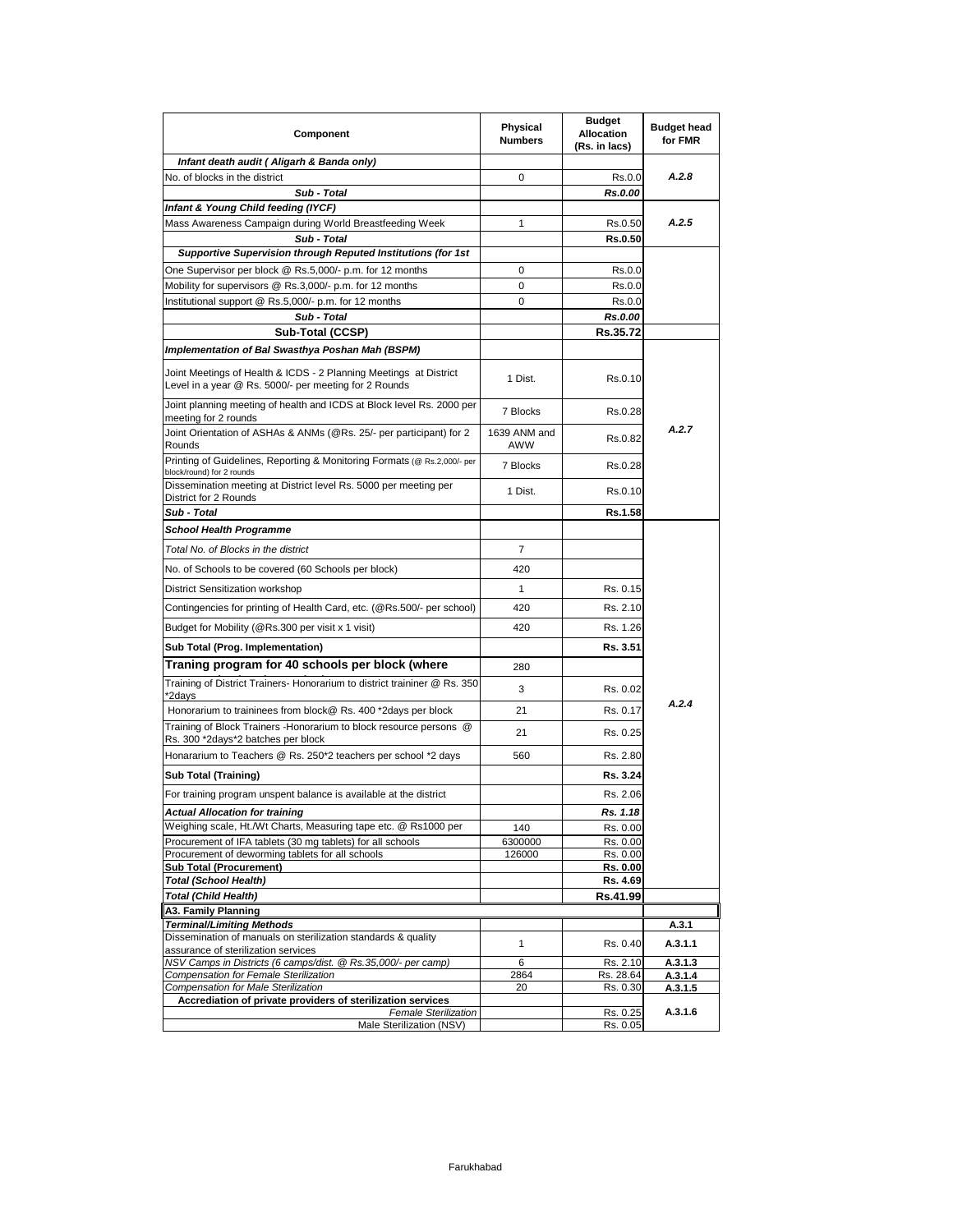| <b>Spacing Methods</b><br>A.3.2<br>IUD services at health facilities/compensation<br>15313<br>Rs. 3.06<br>A.3.2.2<br>Accrediation of private providers of IUD services<br>Rs. 0.03<br>A.3.2.3<br>Family Welfare Counsellor@9000 per month<br>2<br>Rs. 2.16<br>A.9.1.5<br><b>Sub Total</b><br>Rs. 36.99<br><b>PCPNDT</b> and Sex-Ratio<br>Visit of District Inspection & Monitoring Committee<br>10<br>Rs. 0.10<br>A.8.1<br>Sensitization Workshop at District level<br>Rs. 0.40<br>1<br>3<br>Organising Competions at Inter/Degree Colleges<br>Rs. 0.10<br>Orientation of members of Dist advisory committee at Division<br>Rs. 0.00<br><b>IEC Activities &amp; Conigency</b><br><b>IEC Activities</b><br>Rs. 0.40<br>Contigency<br>Rs. 0.04<br>A.12.4<br>TA/DA to Dist. level Staff for attending workshop, training, meetings<br>Rs. 0.20<br><b>Sub Total</b><br>Rs. 1.24<br><b>Sub-Total (Family Planning)</b><br>Rs.38.23<br>A.4 ARSH<br>Saloni Scheme<br>No. of Blocks in District<br>7<br>A.4.1<br>No. of Schools to be covered (10 Schools per block)<br>70<br>No. of Benificiaries (150 per school)<br>10500<br>Sensitization Workshop at District level<br>Rs. 0.15<br>1<br>Budget for Visit of Medical Team (@Rs.300/- per visit x 2 visits per<br>140<br>Rs. 0.42<br>A.4.2<br>school)<br>Budget for Preparing Saloni Sabha (Rs.300/- p.m. per school x 10<br>700<br>Rs. 2.10<br>months)<br>Procurement of IFA tablets (100 mg tablets) for all schools<br>504000<br>Rs.0.00<br>Procurement of deworming tablets for all schools 2 tab/Benf.<br>21000<br>Rs.0.00<br>A.13.2.5<br>Sub-Total (Adolescent Health)<br>Rs.2.67<br>A.5 Urban RCH<br>Urban RCH plan /activities<br><b>Building</b><br>1<br>0.84<br>Manpower(1Doctor @ 24000/month,1Staff Nurse@ 15000/month,2<br>ANMs@9000/month,2 Security guards @ 4000/month,1 Ayah<br>1<br>8.52<br>4000/month,& 1 Sweeper 2000/month<br>Other Expenses<br>1<br>0.41<br>A.5.1<br>IEC<br>1<br>0.1<br><b>Subtotal</b><br>9.87<br>The cost of Drugs(Rs 10,000/month/Health post ) and consumables(Rs 3,000/month/Health Post) for Urban RCH amounting<br>to Rs 1.56 Lacs would be met from the Mission Flexipool<br><b>A9. INFRASTRUCTURE &amp; HR</b><br><b>Contractual Staff &amp; Services</b><br><b>Position</b><br>No.<br><b>Budget</b><br>Contractual ANM (@Rs.9000/- pm)<br>25<br>Rs. 27.00<br>A.9.1.1<br>Staff Nurse in the district (@Rs.15000/- pm)<br>18<br>Rs. 32.40<br>A.9.1.3<br>9<br>MBBS (Male/Female) @ Rs.30000/- pm<br>Rs. 32.40<br>Specialist at On Call basis for CHC (@ Rs.1000/- per visit) No. of<br>Rs. 0.40<br>calls for 6 moths<br>40<br>Specialist at On Call basis for Dist. Hospital (Male)/DCH(@ Rs.1000/-<br>Rs. 0.80<br>80<br>per visit)<br>A.9.1.4<br>Specialist at Dist. Hospital (Male)/DCH(@ Rs.40000/- pm for<br>Rs. 8.40<br>MS/MD/MDS & @Rs.35000/- for Diploma holders)<br>2<br>Specialist at DWH/DCH (@ Rs.40000/- pm for MS/MD/MDS &<br>Rs. 8.40<br>@Rs.35000/- for Diploma holders)/MBBS(LMO if already on contract)<br>2<br>Paramedical staff/LT for CHC (@ Rs.9000/- pm)<br>5<br>Rs. 5.40<br>Paramedical staff for DH/DWH/DCH (@ Rs.9000/- pm)<br>A.9.1.5<br>2<br>Rs. 2.16<br>Data Assistant ( @ Rs.8000/- pm)<br>2<br>Rs. 1.92<br>Sub-Total (Human Resources)<br>Rs.119.28<br>A.10. INSTITUTIONAL STRENGTHENING<br>Logistics Management/Improvement<br><b>Stregthening of Logistic Management</b><br>Divisional logistic management<br>0<br>Rs. 0.00<br><b>Transportation of Logistic</b><br>A.10.2<br>Divisional level @ Rs 50000/-<br>0<br>Rs. 0.00<br>District level @ Rs 30000/-<br>$\pmb{\mathcal{I}}$<br>Rs. 0.30<br>Block level @ Rs 12000/-<br>Rs. 0.84<br>7 | Component                                  | Physical<br><b>Numbers</b> | <b>Budget</b><br><b>Allocation</b><br>(Rs. in lacs) | <b>Budget head</b><br>for FMR |  |
|----------------------------------------------------------------------------------------------------------------------------------------------------------------------------------------------------------------------------------------------------------------------------------------------------------------------------------------------------------------------------------------------------------------------------------------------------------------------------------------------------------------------------------------------------------------------------------------------------------------------------------------------------------------------------------------------------------------------------------------------------------------------------------------------------------------------------------------------------------------------------------------------------------------------------------------------------------------------------------------------------------------------------------------------------------------------------------------------------------------------------------------------------------------------------------------------------------------------------------------------------------------------------------------------------------------------------------------------------------------------------------------------------------------------------------------------------------------------------------------------------------------------------------------------------------------------------------------------------------------------------------------------------------------------------------------------------------------------------------------------------------------------------------------------------------------------------------------------------------------------------------------------------------------------------------------------------------------------------------------------------------------------------------------------------------------------------------------------------------------------------------------------------------------------------------------------------------------------------------------------------------------------------------------------------------------------------------------------------------------------------------------------------------------------------------------------------------------------------------------------------------------------------------------------------------------------------------------------------------------------------------------------------------------------------------------------------------------------------------------------------------------------------------------------------------------------------------------------------------------------------------------------------------------------------------------------------------------------------------------------------------------------------------------------------------------------------------------------------------------------------------------------------------------------------------------------------------------------------------------------------------------------------------------------------------------------------------------------------------------------------------------------------------------------------------------------------------------------------------------------------------------------------------------------------------------------------------------------------------------------------------------------------------------------|--------------------------------------------|----------------------------|-----------------------------------------------------|-------------------------------|--|
|                                                                                                                                                                                                                                                                                                                                                                                                                                                                                                                                                                                                                                                                                                                                                                                                                                                                                                                                                                                                                                                                                                                                                                                                                                                                                                                                                                                                                                                                                                                                                                                                                                                                                                                                                                                                                                                                                                                                                                                                                                                                                                                                                                                                                                                                                                                                                                                                                                                                                                                                                                                                                                                                                                                                                                                                                                                                                                                                                                                                                                                                                                                                                                                                                                                                                                                                                                                                                                                                                                                                                                                                                                                                      |                                            |                            |                                                     |                               |  |
|                                                                                                                                                                                                                                                                                                                                                                                                                                                                                                                                                                                                                                                                                                                                                                                                                                                                                                                                                                                                                                                                                                                                                                                                                                                                                                                                                                                                                                                                                                                                                                                                                                                                                                                                                                                                                                                                                                                                                                                                                                                                                                                                                                                                                                                                                                                                                                                                                                                                                                                                                                                                                                                                                                                                                                                                                                                                                                                                                                                                                                                                                                                                                                                                                                                                                                                                                                                                                                                                                                                                                                                                                                                                      |                                            |                            |                                                     |                               |  |
|                                                                                                                                                                                                                                                                                                                                                                                                                                                                                                                                                                                                                                                                                                                                                                                                                                                                                                                                                                                                                                                                                                                                                                                                                                                                                                                                                                                                                                                                                                                                                                                                                                                                                                                                                                                                                                                                                                                                                                                                                                                                                                                                                                                                                                                                                                                                                                                                                                                                                                                                                                                                                                                                                                                                                                                                                                                                                                                                                                                                                                                                                                                                                                                                                                                                                                                                                                                                                                                                                                                                                                                                                                                                      |                                            |                            |                                                     |                               |  |
|                                                                                                                                                                                                                                                                                                                                                                                                                                                                                                                                                                                                                                                                                                                                                                                                                                                                                                                                                                                                                                                                                                                                                                                                                                                                                                                                                                                                                                                                                                                                                                                                                                                                                                                                                                                                                                                                                                                                                                                                                                                                                                                                                                                                                                                                                                                                                                                                                                                                                                                                                                                                                                                                                                                                                                                                                                                                                                                                                                                                                                                                                                                                                                                                                                                                                                                                                                                                                                                                                                                                                                                                                                                                      |                                            |                            |                                                     |                               |  |
|                                                                                                                                                                                                                                                                                                                                                                                                                                                                                                                                                                                                                                                                                                                                                                                                                                                                                                                                                                                                                                                                                                                                                                                                                                                                                                                                                                                                                                                                                                                                                                                                                                                                                                                                                                                                                                                                                                                                                                                                                                                                                                                                                                                                                                                                                                                                                                                                                                                                                                                                                                                                                                                                                                                                                                                                                                                                                                                                                                                                                                                                                                                                                                                                                                                                                                                                                                                                                                                                                                                                                                                                                                                                      |                                            |                            |                                                     |                               |  |
|                                                                                                                                                                                                                                                                                                                                                                                                                                                                                                                                                                                                                                                                                                                                                                                                                                                                                                                                                                                                                                                                                                                                                                                                                                                                                                                                                                                                                                                                                                                                                                                                                                                                                                                                                                                                                                                                                                                                                                                                                                                                                                                                                                                                                                                                                                                                                                                                                                                                                                                                                                                                                                                                                                                                                                                                                                                                                                                                                                                                                                                                                                                                                                                                                                                                                                                                                                                                                                                                                                                                                                                                                                                                      |                                            |                            |                                                     |                               |  |
|                                                                                                                                                                                                                                                                                                                                                                                                                                                                                                                                                                                                                                                                                                                                                                                                                                                                                                                                                                                                                                                                                                                                                                                                                                                                                                                                                                                                                                                                                                                                                                                                                                                                                                                                                                                                                                                                                                                                                                                                                                                                                                                                                                                                                                                                                                                                                                                                                                                                                                                                                                                                                                                                                                                                                                                                                                                                                                                                                                                                                                                                                                                                                                                                                                                                                                                                                                                                                                                                                                                                                                                                                                                                      |                                            |                            |                                                     |                               |  |
|                                                                                                                                                                                                                                                                                                                                                                                                                                                                                                                                                                                                                                                                                                                                                                                                                                                                                                                                                                                                                                                                                                                                                                                                                                                                                                                                                                                                                                                                                                                                                                                                                                                                                                                                                                                                                                                                                                                                                                                                                                                                                                                                                                                                                                                                                                                                                                                                                                                                                                                                                                                                                                                                                                                                                                                                                                                                                                                                                                                                                                                                                                                                                                                                                                                                                                                                                                                                                                                                                                                                                                                                                                                                      |                                            |                            |                                                     |                               |  |
|                                                                                                                                                                                                                                                                                                                                                                                                                                                                                                                                                                                                                                                                                                                                                                                                                                                                                                                                                                                                                                                                                                                                                                                                                                                                                                                                                                                                                                                                                                                                                                                                                                                                                                                                                                                                                                                                                                                                                                                                                                                                                                                                                                                                                                                                                                                                                                                                                                                                                                                                                                                                                                                                                                                                                                                                                                                                                                                                                                                                                                                                                                                                                                                                                                                                                                                                                                                                                                                                                                                                                                                                                                                                      |                                            |                            |                                                     |                               |  |
|                                                                                                                                                                                                                                                                                                                                                                                                                                                                                                                                                                                                                                                                                                                                                                                                                                                                                                                                                                                                                                                                                                                                                                                                                                                                                                                                                                                                                                                                                                                                                                                                                                                                                                                                                                                                                                                                                                                                                                                                                                                                                                                                                                                                                                                                                                                                                                                                                                                                                                                                                                                                                                                                                                                                                                                                                                                                                                                                                                                                                                                                                                                                                                                                                                                                                                                                                                                                                                                                                                                                                                                                                                                                      |                                            |                            |                                                     |                               |  |
|                                                                                                                                                                                                                                                                                                                                                                                                                                                                                                                                                                                                                                                                                                                                                                                                                                                                                                                                                                                                                                                                                                                                                                                                                                                                                                                                                                                                                                                                                                                                                                                                                                                                                                                                                                                                                                                                                                                                                                                                                                                                                                                                                                                                                                                                                                                                                                                                                                                                                                                                                                                                                                                                                                                                                                                                                                                                                                                                                                                                                                                                                                                                                                                                                                                                                                                                                                                                                                                                                                                                                                                                                                                                      |                                            |                            |                                                     |                               |  |
|                                                                                                                                                                                                                                                                                                                                                                                                                                                                                                                                                                                                                                                                                                                                                                                                                                                                                                                                                                                                                                                                                                                                                                                                                                                                                                                                                                                                                                                                                                                                                                                                                                                                                                                                                                                                                                                                                                                                                                                                                                                                                                                                                                                                                                                                                                                                                                                                                                                                                                                                                                                                                                                                                                                                                                                                                                                                                                                                                                                                                                                                                                                                                                                                                                                                                                                                                                                                                                                                                                                                                                                                                                                                      |                                            |                            |                                                     |                               |  |
|                                                                                                                                                                                                                                                                                                                                                                                                                                                                                                                                                                                                                                                                                                                                                                                                                                                                                                                                                                                                                                                                                                                                                                                                                                                                                                                                                                                                                                                                                                                                                                                                                                                                                                                                                                                                                                                                                                                                                                                                                                                                                                                                                                                                                                                                                                                                                                                                                                                                                                                                                                                                                                                                                                                                                                                                                                                                                                                                                                                                                                                                                                                                                                                                                                                                                                                                                                                                                                                                                                                                                                                                                                                                      |                                            |                            |                                                     |                               |  |
|                                                                                                                                                                                                                                                                                                                                                                                                                                                                                                                                                                                                                                                                                                                                                                                                                                                                                                                                                                                                                                                                                                                                                                                                                                                                                                                                                                                                                                                                                                                                                                                                                                                                                                                                                                                                                                                                                                                                                                                                                                                                                                                                                                                                                                                                                                                                                                                                                                                                                                                                                                                                                                                                                                                                                                                                                                                                                                                                                                                                                                                                                                                                                                                                                                                                                                                                                                                                                                                                                                                                                                                                                                                                      |                                            |                            |                                                     |                               |  |
|                                                                                                                                                                                                                                                                                                                                                                                                                                                                                                                                                                                                                                                                                                                                                                                                                                                                                                                                                                                                                                                                                                                                                                                                                                                                                                                                                                                                                                                                                                                                                                                                                                                                                                                                                                                                                                                                                                                                                                                                                                                                                                                                                                                                                                                                                                                                                                                                                                                                                                                                                                                                                                                                                                                                                                                                                                                                                                                                                                                                                                                                                                                                                                                                                                                                                                                                                                                                                                                                                                                                                                                                                                                                      |                                            |                            |                                                     |                               |  |
|                                                                                                                                                                                                                                                                                                                                                                                                                                                                                                                                                                                                                                                                                                                                                                                                                                                                                                                                                                                                                                                                                                                                                                                                                                                                                                                                                                                                                                                                                                                                                                                                                                                                                                                                                                                                                                                                                                                                                                                                                                                                                                                                                                                                                                                                                                                                                                                                                                                                                                                                                                                                                                                                                                                                                                                                                                                                                                                                                                                                                                                                                                                                                                                                                                                                                                                                                                                                                                                                                                                                                                                                                                                                      |                                            |                            |                                                     |                               |  |
|                                                                                                                                                                                                                                                                                                                                                                                                                                                                                                                                                                                                                                                                                                                                                                                                                                                                                                                                                                                                                                                                                                                                                                                                                                                                                                                                                                                                                                                                                                                                                                                                                                                                                                                                                                                                                                                                                                                                                                                                                                                                                                                                                                                                                                                                                                                                                                                                                                                                                                                                                                                                                                                                                                                                                                                                                                                                                                                                                                                                                                                                                                                                                                                                                                                                                                                                                                                                                                                                                                                                                                                                                                                                      |                                            |                            |                                                     |                               |  |
|                                                                                                                                                                                                                                                                                                                                                                                                                                                                                                                                                                                                                                                                                                                                                                                                                                                                                                                                                                                                                                                                                                                                                                                                                                                                                                                                                                                                                                                                                                                                                                                                                                                                                                                                                                                                                                                                                                                                                                                                                                                                                                                                                                                                                                                                                                                                                                                                                                                                                                                                                                                                                                                                                                                                                                                                                                                                                                                                                                                                                                                                                                                                                                                                                                                                                                                                                                                                                                                                                                                                                                                                                                                                      |                                            |                            |                                                     |                               |  |
|                                                                                                                                                                                                                                                                                                                                                                                                                                                                                                                                                                                                                                                                                                                                                                                                                                                                                                                                                                                                                                                                                                                                                                                                                                                                                                                                                                                                                                                                                                                                                                                                                                                                                                                                                                                                                                                                                                                                                                                                                                                                                                                                                                                                                                                                                                                                                                                                                                                                                                                                                                                                                                                                                                                                                                                                                                                                                                                                                                                                                                                                                                                                                                                                                                                                                                                                                                                                                                                                                                                                                                                                                                                                      |                                            |                            |                                                     |                               |  |
|                                                                                                                                                                                                                                                                                                                                                                                                                                                                                                                                                                                                                                                                                                                                                                                                                                                                                                                                                                                                                                                                                                                                                                                                                                                                                                                                                                                                                                                                                                                                                                                                                                                                                                                                                                                                                                                                                                                                                                                                                                                                                                                                                                                                                                                                                                                                                                                                                                                                                                                                                                                                                                                                                                                                                                                                                                                                                                                                                                                                                                                                                                                                                                                                                                                                                                                                                                                                                                                                                                                                                                                                                                                                      |                                            |                            |                                                     |                               |  |
|                                                                                                                                                                                                                                                                                                                                                                                                                                                                                                                                                                                                                                                                                                                                                                                                                                                                                                                                                                                                                                                                                                                                                                                                                                                                                                                                                                                                                                                                                                                                                                                                                                                                                                                                                                                                                                                                                                                                                                                                                                                                                                                                                                                                                                                                                                                                                                                                                                                                                                                                                                                                                                                                                                                                                                                                                                                                                                                                                                                                                                                                                                                                                                                                                                                                                                                                                                                                                                                                                                                                                                                                                                                                      |                                            |                            |                                                     |                               |  |
|                                                                                                                                                                                                                                                                                                                                                                                                                                                                                                                                                                                                                                                                                                                                                                                                                                                                                                                                                                                                                                                                                                                                                                                                                                                                                                                                                                                                                                                                                                                                                                                                                                                                                                                                                                                                                                                                                                                                                                                                                                                                                                                                                                                                                                                                                                                                                                                                                                                                                                                                                                                                                                                                                                                                                                                                                                                                                                                                                                                                                                                                                                                                                                                                                                                                                                                                                                                                                                                                                                                                                                                                                                                                      |                                            |                            |                                                     |                               |  |
|                                                                                                                                                                                                                                                                                                                                                                                                                                                                                                                                                                                                                                                                                                                                                                                                                                                                                                                                                                                                                                                                                                                                                                                                                                                                                                                                                                                                                                                                                                                                                                                                                                                                                                                                                                                                                                                                                                                                                                                                                                                                                                                                                                                                                                                                                                                                                                                                                                                                                                                                                                                                                                                                                                                                                                                                                                                                                                                                                                                                                                                                                                                                                                                                                                                                                                                                                                                                                                                                                                                                                                                                                                                                      |                                            |                            |                                                     |                               |  |
|                                                                                                                                                                                                                                                                                                                                                                                                                                                                                                                                                                                                                                                                                                                                                                                                                                                                                                                                                                                                                                                                                                                                                                                                                                                                                                                                                                                                                                                                                                                                                                                                                                                                                                                                                                                                                                                                                                                                                                                                                                                                                                                                                                                                                                                                                                                                                                                                                                                                                                                                                                                                                                                                                                                                                                                                                                                                                                                                                                                                                                                                                                                                                                                                                                                                                                                                                                                                                                                                                                                                                                                                                                                                      |                                            |                            |                                                     |                               |  |
|                                                                                                                                                                                                                                                                                                                                                                                                                                                                                                                                                                                                                                                                                                                                                                                                                                                                                                                                                                                                                                                                                                                                                                                                                                                                                                                                                                                                                                                                                                                                                                                                                                                                                                                                                                                                                                                                                                                                                                                                                                                                                                                                                                                                                                                                                                                                                                                                                                                                                                                                                                                                                                                                                                                                                                                                                                                                                                                                                                                                                                                                                                                                                                                                                                                                                                                                                                                                                                                                                                                                                                                                                                                                      |                                            |                            |                                                     |                               |  |
|                                                                                                                                                                                                                                                                                                                                                                                                                                                                                                                                                                                                                                                                                                                                                                                                                                                                                                                                                                                                                                                                                                                                                                                                                                                                                                                                                                                                                                                                                                                                                                                                                                                                                                                                                                                                                                                                                                                                                                                                                                                                                                                                                                                                                                                                                                                                                                                                                                                                                                                                                                                                                                                                                                                                                                                                                                                                                                                                                                                                                                                                                                                                                                                                                                                                                                                                                                                                                                                                                                                                                                                                                                                                      |                                            |                            |                                                     |                               |  |
|                                                                                                                                                                                                                                                                                                                                                                                                                                                                                                                                                                                                                                                                                                                                                                                                                                                                                                                                                                                                                                                                                                                                                                                                                                                                                                                                                                                                                                                                                                                                                                                                                                                                                                                                                                                                                                                                                                                                                                                                                                                                                                                                                                                                                                                                                                                                                                                                                                                                                                                                                                                                                                                                                                                                                                                                                                                                                                                                                                                                                                                                                                                                                                                                                                                                                                                                                                                                                                                                                                                                                                                                                                                                      |                                            |                            |                                                     |                               |  |
|                                                                                                                                                                                                                                                                                                                                                                                                                                                                                                                                                                                                                                                                                                                                                                                                                                                                                                                                                                                                                                                                                                                                                                                                                                                                                                                                                                                                                                                                                                                                                                                                                                                                                                                                                                                                                                                                                                                                                                                                                                                                                                                                                                                                                                                                                                                                                                                                                                                                                                                                                                                                                                                                                                                                                                                                                                                                                                                                                                                                                                                                                                                                                                                                                                                                                                                                                                                                                                                                                                                                                                                                                                                                      |                                            |                            |                                                     |                               |  |
|                                                                                                                                                                                                                                                                                                                                                                                                                                                                                                                                                                                                                                                                                                                                                                                                                                                                                                                                                                                                                                                                                                                                                                                                                                                                                                                                                                                                                                                                                                                                                                                                                                                                                                                                                                                                                                                                                                                                                                                                                                                                                                                                                                                                                                                                                                                                                                                                                                                                                                                                                                                                                                                                                                                                                                                                                                                                                                                                                                                                                                                                                                                                                                                                                                                                                                                                                                                                                                                                                                                                                                                                                                                                      |                                            |                            |                                                     |                               |  |
|                                                                                                                                                                                                                                                                                                                                                                                                                                                                                                                                                                                                                                                                                                                                                                                                                                                                                                                                                                                                                                                                                                                                                                                                                                                                                                                                                                                                                                                                                                                                                                                                                                                                                                                                                                                                                                                                                                                                                                                                                                                                                                                                                                                                                                                                                                                                                                                                                                                                                                                                                                                                                                                                                                                                                                                                                                                                                                                                                                                                                                                                                                                                                                                                                                                                                                                                                                                                                                                                                                                                                                                                                                                                      |                                            |                            |                                                     |                               |  |
|                                                                                                                                                                                                                                                                                                                                                                                                                                                                                                                                                                                                                                                                                                                                                                                                                                                                                                                                                                                                                                                                                                                                                                                                                                                                                                                                                                                                                                                                                                                                                                                                                                                                                                                                                                                                                                                                                                                                                                                                                                                                                                                                                                                                                                                                                                                                                                                                                                                                                                                                                                                                                                                                                                                                                                                                                                                                                                                                                                                                                                                                                                                                                                                                                                                                                                                                                                                                                                                                                                                                                                                                                                                                      |                                            |                            |                                                     |                               |  |
|                                                                                                                                                                                                                                                                                                                                                                                                                                                                                                                                                                                                                                                                                                                                                                                                                                                                                                                                                                                                                                                                                                                                                                                                                                                                                                                                                                                                                                                                                                                                                                                                                                                                                                                                                                                                                                                                                                                                                                                                                                                                                                                                                                                                                                                                                                                                                                                                                                                                                                                                                                                                                                                                                                                                                                                                                                                                                                                                                                                                                                                                                                                                                                                                                                                                                                                                                                                                                                                                                                                                                                                                                                                                      |                                            |                            |                                                     |                               |  |
|                                                                                                                                                                                                                                                                                                                                                                                                                                                                                                                                                                                                                                                                                                                                                                                                                                                                                                                                                                                                                                                                                                                                                                                                                                                                                                                                                                                                                                                                                                                                                                                                                                                                                                                                                                                                                                                                                                                                                                                                                                                                                                                                                                                                                                                                                                                                                                                                                                                                                                                                                                                                                                                                                                                                                                                                                                                                                                                                                                                                                                                                                                                                                                                                                                                                                                                                                                                                                                                                                                                                                                                                                                                                      |                                            |                            |                                                     |                               |  |
|                                                                                                                                                                                                                                                                                                                                                                                                                                                                                                                                                                                                                                                                                                                                                                                                                                                                                                                                                                                                                                                                                                                                                                                                                                                                                                                                                                                                                                                                                                                                                                                                                                                                                                                                                                                                                                                                                                                                                                                                                                                                                                                                                                                                                                                                                                                                                                                                                                                                                                                                                                                                                                                                                                                                                                                                                                                                                                                                                                                                                                                                                                                                                                                                                                                                                                                                                                                                                                                                                                                                                                                                                                                                      |                                            |                            |                                                     |                               |  |
|                                                                                                                                                                                                                                                                                                                                                                                                                                                                                                                                                                                                                                                                                                                                                                                                                                                                                                                                                                                                                                                                                                                                                                                                                                                                                                                                                                                                                                                                                                                                                                                                                                                                                                                                                                                                                                                                                                                                                                                                                                                                                                                                                                                                                                                                                                                                                                                                                                                                                                                                                                                                                                                                                                                                                                                                                                                                                                                                                                                                                                                                                                                                                                                                                                                                                                                                                                                                                                                                                                                                                                                                                                                                      |                                            |                            |                                                     |                               |  |
|                                                                                                                                                                                                                                                                                                                                                                                                                                                                                                                                                                                                                                                                                                                                                                                                                                                                                                                                                                                                                                                                                                                                                                                                                                                                                                                                                                                                                                                                                                                                                                                                                                                                                                                                                                                                                                                                                                                                                                                                                                                                                                                                                                                                                                                                                                                                                                                                                                                                                                                                                                                                                                                                                                                                                                                                                                                                                                                                                                                                                                                                                                                                                                                                                                                                                                                                                                                                                                                                                                                                                                                                                                                                      |                                            |                            |                                                     |                               |  |
|                                                                                                                                                                                                                                                                                                                                                                                                                                                                                                                                                                                                                                                                                                                                                                                                                                                                                                                                                                                                                                                                                                                                                                                                                                                                                                                                                                                                                                                                                                                                                                                                                                                                                                                                                                                                                                                                                                                                                                                                                                                                                                                                                                                                                                                                                                                                                                                                                                                                                                                                                                                                                                                                                                                                                                                                                                                                                                                                                                                                                                                                                                                                                                                                                                                                                                                                                                                                                                                                                                                                                                                                                                                                      |                                            |                            |                                                     |                               |  |
|                                                                                                                                                                                                                                                                                                                                                                                                                                                                                                                                                                                                                                                                                                                                                                                                                                                                                                                                                                                                                                                                                                                                                                                                                                                                                                                                                                                                                                                                                                                                                                                                                                                                                                                                                                                                                                                                                                                                                                                                                                                                                                                                                                                                                                                                                                                                                                                                                                                                                                                                                                                                                                                                                                                                                                                                                                                                                                                                                                                                                                                                                                                                                                                                                                                                                                                                                                                                                                                                                                                                                                                                                                                                      |                                            |                            |                                                     |                               |  |
|                                                                                                                                                                                                                                                                                                                                                                                                                                                                                                                                                                                                                                                                                                                                                                                                                                                                                                                                                                                                                                                                                                                                                                                                                                                                                                                                                                                                                                                                                                                                                                                                                                                                                                                                                                                                                                                                                                                                                                                                                                                                                                                                                                                                                                                                                                                                                                                                                                                                                                                                                                                                                                                                                                                                                                                                                                                                                                                                                                                                                                                                                                                                                                                                                                                                                                                                                                                                                                                                                                                                                                                                                                                                      |                                            |                            |                                                     |                               |  |
|                                                                                                                                                                                                                                                                                                                                                                                                                                                                                                                                                                                                                                                                                                                                                                                                                                                                                                                                                                                                                                                                                                                                                                                                                                                                                                                                                                                                                                                                                                                                                                                                                                                                                                                                                                                                                                                                                                                                                                                                                                                                                                                                                                                                                                                                                                                                                                                                                                                                                                                                                                                                                                                                                                                                                                                                                                                                                                                                                                                                                                                                                                                                                                                                                                                                                                                                                                                                                                                                                                                                                                                                                                                                      |                                            |                            |                                                     |                               |  |
|                                                                                                                                                                                                                                                                                                                                                                                                                                                                                                                                                                                                                                                                                                                                                                                                                                                                                                                                                                                                                                                                                                                                                                                                                                                                                                                                                                                                                                                                                                                                                                                                                                                                                                                                                                                                                                                                                                                                                                                                                                                                                                                                                                                                                                                                                                                                                                                                                                                                                                                                                                                                                                                                                                                                                                                                                                                                                                                                                                                                                                                                                                                                                                                                                                                                                                                                                                                                                                                                                                                                                                                                                                                                      |                                            |                            |                                                     |                               |  |
|                                                                                                                                                                                                                                                                                                                                                                                                                                                                                                                                                                                                                                                                                                                                                                                                                                                                                                                                                                                                                                                                                                                                                                                                                                                                                                                                                                                                                                                                                                                                                                                                                                                                                                                                                                                                                                                                                                                                                                                                                                                                                                                                                                                                                                                                                                                                                                                                                                                                                                                                                                                                                                                                                                                                                                                                                                                                                                                                                                                                                                                                                                                                                                                                                                                                                                                                                                                                                                                                                                                                                                                                                                                                      |                                            |                            |                                                     |                               |  |
|                                                                                                                                                                                                                                                                                                                                                                                                                                                                                                                                                                                                                                                                                                                                                                                                                                                                                                                                                                                                                                                                                                                                                                                                                                                                                                                                                                                                                                                                                                                                                                                                                                                                                                                                                                                                                                                                                                                                                                                                                                                                                                                                                                                                                                                                                                                                                                                                                                                                                                                                                                                                                                                                                                                                                                                                                                                                                                                                                                                                                                                                                                                                                                                                                                                                                                                                                                                                                                                                                                                                                                                                                                                                      |                                            |                            |                                                     |                               |  |
|                                                                                                                                                                                                                                                                                                                                                                                                                                                                                                                                                                                                                                                                                                                                                                                                                                                                                                                                                                                                                                                                                                                                                                                                                                                                                                                                                                                                                                                                                                                                                                                                                                                                                                                                                                                                                                                                                                                                                                                                                                                                                                                                                                                                                                                                                                                                                                                                                                                                                                                                                                                                                                                                                                                                                                                                                                                                                                                                                                                                                                                                                                                                                                                                                                                                                                                                                                                                                                                                                                                                                                                                                                                                      |                                            |                            |                                                     |                               |  |
|                                                                                                                                                                                                                                                                                                                                                                                                                                                                                                                                                                                                                                                                                                                                                                                                                                                                                                                                                                                                                                                                                                                                                                                                                                                                                                                                                                                                                                                                                                                                                                                                                                                                                                                                                                                                                                                                                                                                                                                                                                                                                                                                                                                                                                                                                                                                                                                                                                                                                                                                                                                                                                                                                                                                                                                                                                                                                                                                                                                                                                                                                                                                                                                                                                                                                                                                                                                                                                                                                                                                                                                                                                                                      |                                            |                            |                                                     |                               |  |
|                                                                                                                                                                                                                                                                                                                                                                                                                                                                                                                                                                                                                                                                                                                                                                                                                                                                                                                                                                                                                                                                                                                                                                                                                                                                                                                                                                                                                                                                                                                                                                                                                                                                                                                                                                                                                                                                                                                                                                                                                                                                                                                                                                                                                                                                                                                                                                                                                                                                                                                                                                                                                                                                                                                                                                                                                                                                                                                                                                                                                                                                                                                                                                                                                                                                                                                                                                                                                                                                                                                                                                                                                                                                      |                                            |                            |                                                     |                               |  |
|                                                                                                                                                                                                                                                                                                                                                                                                                                                                                                                                                                                                                                                                                                                                                                                                                                                                                                                                                                                                                                                                                                                                                                                                                                                                                                                                                                                                                                                                                                                                                                                                                                                                                                                                                                                                                                                                                                                                                                                                                                                                                                                                                                                                                                                                                                                                                                                                                                                                                                                                                                                                                                                                                                                                                                                                                                                                                                                                                                                                                                                                                                                                                                                                                                                                                                                                                                                                                                                                                                                                                                                                                                                                      |                                            |                            |                                                     |                               |  |
|                                                                                                                                                                                                                                                                                                                                                                                                                                                                                                                                                                                                                                                                                                                                                                                                                                                                                                                                                                                                                                                                                                                                                                                                                                                                                                                                                                                                                                                                                                                                                                                                                                                                                                                                                                                                                                                                                                                                                                                                                                                                                                                                                                                                                                                                                                                                                                                                                                                                                                                                                                                                                                                                                                                                                                                                                                                                                                                                                                                                                                                                                                                                                                                                                                                                                                                                                                                                                                                                                                                                                                                                                                                                      |                                            |                            |                                                     |                               |  |
|                                                                                                                                                                                                                                                                                                                                                                                                                                                                                                                                                                                                                                                                                                                                                                                                                                                                                                                                                                                                                                                                                                                                                                                                                                                                                                                                                                                                                                                                                                                                                                                                                                                                                                                                                                                                                                                                                                                                                                                                                                                                                                                                                                                                                                                                                                                                                                                                                                                                                                                                                                                                                                                                                                                                                                                                                                                                                                                                                                                                                                                                                                                                                                                                                                                                                                                                                                                                                                                                                                                                                                                                                                                                      |                                            |                            |                                                     |                               |  |
|                                                                                                                                                                                                                                                                                                                                                                                                                                                                                                                                                                                                                                                                                                                                                                                                                                                                                                                                                                                                                                                                                                                                                                                                                                                                                                                                                                                                                                                                                                                                                                                                                                                                                                                                                                                                                                                                                                                                                                                                                                                                                                                                                                                                                                                                                                                                                                                                                                                                                                                                                                                                                                                                                                                                                                                                                                                                                                                                                                                                                                                                                                                                                                                                                                                                                                                                                                                                                                                                                                                                                                                                                                                                      |                                            |                            |                                                     |                               |  |
|                                                                                                                                                                                                                                                                                                                                                                                                                                                                                                                                                                                                                                                                                                                                                                                                                                                                                                                                                                                                                                                                                                                                                                                                                                                                                                                                                                                                                                                                                                                                                                                                                                                                                                                                                                                                                                                                                                                                                                                                                                                                                                                                                                                                                                                                                                                                                                                                                                                                                                                                                                                                                                                                                                                                                                                                                                                                                                                                                                                                                                                                                                                                                                                                                                                                                                                                                                                                                                                                                                                                                                                                                                                                      |                                            |                            |                                                     |                               |  |
|                                                                                                                                                                                                                                                                                                                                                                                                                                                                                                                                                                                                                                                                                                                                                                                                                                                                                                                                                                                                                                                                                                                                                                                                                                                                                                                                                                                                                                                                                                                                                                                                                                                                                                                                                                                                                                                                                                                                                                                                                                                                                                                                                                                                                                                                                                                                                                                                                                                                                                                                                                                                                                                                                                                                                                                                                                                                                                                                                                                                                                                                                                                                                                                                                                                                                                                                                                                                                                                                                                                                                                                                                                                                      |                                            |                            |                                                     |                               |  |
|                                                                                                                                                                                                                                                                                                                                                                                                                                                                                                                                                                                                                                                                                                                                                                                                                                                                                                                                                                                                                                                                                                                                                                                                                                                                                                                                                                                                                                                                                                                                                                                                                                                                                                                                                                                                                                                                                                                                                                                                                                                                                                                                                                                                                                                                                                                                                                                                                                                                                                                                                                                                                                                                                                                                                                                                                                                                                                                                                                                                                                                                                                                                                                                                                                                                                                                                                                                                                                                                                                                                                                                                                                                                      |                                            |                            |                                                     |                               |  |
|                                                                                                                                                                                                                                                                                                                                                                                                                                                                                                                                                                                                                                                                                                                                                                                                                                                                                                                                                                                                                                                                                                                                                                                                                                                                                                                                                                                                                                                                                                                                                                                                                                                                                                                                                                                                                                                                                                                                                                                                                                                                                                                                                                                                                                                                                                                                                                                                                                                                                                                                                                                                                                                                                                                                                                                                                                                                                                                                                                                                                                                                                                                                                                                                                                                                                                                                                                                                                                                                                                                                                                                                                                                                      |                                            |                            |                                                     |                               |  |
|                                                                                                                                                                                                                                                                                                                                                                                                                                                                                                                                                                                                                                                                                                                                                                                                                                                                                                                                                                                                                                                                                                                                                                                                                                                                                                                                                                                                                                                                                                                                                                                                                                                                                                                                                                                                                                                                                                                                                                                                                                                                                                                                                                                                                                                                                                                                                                                                                                                                                                                                                                                                                                                                                                                                                                                                                                                                                                                                                                                                                                                                                                                                                                                                                                                                                                                                                                                                                                                                                                                                                                                                                                                                      |                                            |                            |                                                     |                               |  |
|                                                                                                                                                                                                                                                                                                                                                                                                                                                                                                                                                                                                                                                                                                                                                                                                                                                                                                                                                                                                                                                                                                                                                                                                                                                                                                                                                                                                                                                                                                                                                                                                                                                                                                                                                                                                                                                                                                                                                                                                                                                                                                                                                                                                                                                                                                                                                                                                                                                                                                                                                                                                                                                                                                                                                                                                                                                                                                                                                                                                                                                                                                                                                                                                                                                                                                                                                                                                                                                                                                                                                                                                                                                                      |                                            |                            |                                                     |                               |  |
|                                                                                                                                                                                                                                                                                                                                                                                                                                                                                                                                                                                                                                                                                                                                                                                                                                                                                                                                                                                                                                                                                                                                                                                                                                                                                                                                                                                                                                                                                                                                                                                                                                                                                                                                                                                                                                                                                                                                                                                                                                                                                                                                                                                                                                                                                                                                                                                                                                                                                                                                                                                                                                                                                                                                                                                                                                                                                                                                                                                                                                                                                                                                                                                                                                                                                                                                                                                                                                                                                                                                                                                                                                                                      |                                            |                            |                                                     |                               |  |
|                                                                                                                                                                                                                                                                                                                                                                                                                                                                                                                                                                                                                                                                                                                                                                                                                                                                                                                                                                                                                                                                                                                                                                                                                                                                                                                                                                                                                                                                                                                                                                                                                                                                                                                                                                                                                                                                                                                                                                                                                                                                                                                                                                                                                                                                                                                                                                                                                                                                                                                                                                                                                                                                                                                                                                                                                                                                                                                                                                                                                                                                                                                                                                                                                                                                                                                                                                                                                                                                                                                                                                                                                                                                      |                                            |                            |                                                     |                               |  |
|                                                                                                                                                                                                                                                                                                                                                                                                                                                                                                                                                                                                                                                                                                                                                                                                                                                                                                                                                                                                                                                                                                                                                                                                                                                                                                                                                                                                                                                                                                                                                                                                                                                                                                                                                                                                                                                                                                                                                                                                                                                                                                                                                                                                                                                                                                                                                                                                                                                                                                                                                                                                                                                                                                                                                                                                                                                                                                                                                                                                                                                                                                                                                                                                                                                                                                                                                                                                                                                                                                                                                                                                                                                                      |                                            |                            |                                                     |                               |  |
|                                                                                                                                                                                                                                                                                                                                                                                                                                                                                                                                                                                                                                                                                                                                                                                                                                                                                                                                                                                                                                                                                                                                                                                                                                                                                                                                                                                                                                                                                                                                                                                                                                                                                                                                                                                                                                                                                                                                                                                                                                                                                                                                                                                                                                                                                                                                                                                                                                                                                                                                                                                                                                                                                                                                                                                                                                                                                                                                                                                                                                                                                                                                                                                                                                                                                                                                                                                                                                                                                                                                                                                                                                                                      |                                            |                            |                                                     |                               |  |
|                                                                                                                                                                                                                                                                                                                                                                                                                                                                                                                                                                                                                                                                                                                                                                                                                                                                                                                                                                                                                                                                                                                                                                                                                                                                                                                                                                                                                                                                                                                                                                                                                                                                                                                                                                                                                                                                                                                                                                                                                                                                                                                                                                                                                                                                                                                                                                                                                                                                                                                                                                                                                                                                                                                                                                                                                                                                                                                                                                                                                                                                                                                                                                                                                                                                                                                                                                                                                                                                                                                                                                                                                                                                      |                                            |                            |                                                     |                               |  |
|                                                                                                                                                                                                                                                                                                                                                                                                                                                                                                                                                                                                                                                                                                                                                                                                                                                                                                                                                                                                                                                                                                                                                                                                                                                                                                                                                                                                                                                                                                                                                                                                                                                                                                                                                                                                                                                                                                                                                                                                                                                                                                                                                                                                                                                                                                                                                                                                                                                                                                                                                                                                                                                                                                                                                                                                                                                                                                                                                                                                                                                                                                                                                                                                                                                                                                                                                                                                                                                                                                                                                                                                                                                                      |                                            |                            |                                                     |                               |  |
|                                                                                                                                                                                                                                                                                                                                                                                                                                                                                                                                                                                                                                                                                                                                                                                                                                                                                                                                                                                                                                                                                                                                                                                                                                                                                                                                                                                                                                                                                                                                                                                                                                                                                                                                                                                                                                                                                                                                                                                                                                                                                                                                                                                                                                                                                                                                                                                                                                                                                                                                                                                                                                                                                                                                                                                                                                                                                                                                                                                                                                                                                                                                                                                                                                                                                                                                                                                                                                                                                                                                                                                                                                                                      |                                            |                            |                                                     |                               |  |
|                                                                                                                                                                                                                                                                                                                                                                                                                                                                                                                                                                                                                                                                                                                                                                                                                                                                                                                                                                                                                                                                                                                                                                                                                                                                                                                                                                                                                                                                                                                                                                                                                                                                                                                                                                                                                                                                                                                                                                                                                                                                                                                                                                                                                                                                                                                                                                                                                                                                                                                                                                                                                                                                                                                                                                                                                                                                                                                                                                                                                                                                                                                                                                                                                                                                                                                                                                                                                                                                                                                                                                                                                                                                      |                                            |                            |                                                     |                               |  |
|                                                                                                                                                                                                                                                                                                                                                                                                                                                                                                                                                                                                                                                                                                                                                                                                                                                                                                                                                                                                                                                                                                                                                                                                                                                                                                                                                                                                                                                                                                                                                                                                                                                                                                                                                                                                                                                                                                                                                                                                                                                                                                                                                                                                                                                                                                                                                                                                                                                                                                                                                                                                                                                                                                                                                                                                                                                                                                                                                                                                                                                                                                                                                                                                                                                                                                                                                                                                                                                                                                                                                                                                                                                                      |                                            |                            |                                                     |                               |  |
|                                                                                                                                                                                                                                                                                                                                                                                                                                                                                                                                                                                                                                                                                                                                                                                                                                                                                                                                                                                                                                                                                                                                                                                                                                                                                                                                                                                                                                                                                                                                                                                                                                                                                                                                                                                                                                                                                                                                                                                                                                                                                                                                                                                                                                                                                                                                                                                                                                                                                                                                                                                                                                                                                                                                                                                                                                                                                                                                                                                                                                                                                                                                                                                                                                                                                                                                                                                                                                                                                                                                                                                                                                                                      |                                            |                            |                                                     |                               |  |
|                                                                                                                                                                                                                                                                                                                                                                                                                                                                                                                                                                                                                                                                                                                                                                                                                                                                                                                                                                                                                                                                                                                                                                                                                                                                                                                                                                                                                                                                                                                                                                                                                                                                                                                                                                                                                                                                                                                                                                                                                                                                                                                                                                                                                                                                                                                                                                                                                                                                                                                                                                                                                                                                                                                                                                                                                                                                                                                                                                                                                                                                                                                                                                                                                                                                                                                                                                                                                                                                                                                                                                                                                                                                      |                                            |                            |                                                     |                               |  |
|                                                                                                                                                                                                                                                                                                                                                                                                                                                                                                                                                                                                                                                                                                                                                                                                                                                                                                                                                                                                                                                                                                                                                                                                                                                                                                                                                                                                                                                                                                                                                                                                                                                                                                                                                                                                                                                                                                                                                                                                                                                                                                                                                                                                                                                                                                                                                                                                                                                                                                                                                                                                                                                                                                                                                                                                                                                                                                                                                                                                                                                                                                                                                                                                                                                                                                                                                                                                                                                                                                                                                                                                                                                                      |                                            |                            |                                                     |                               |  |
|                                                                                                                                                                                                                                                                                                                                                                                                                                                                                                                                                                                                                                                                                                                                                                                                                                                                                                                                                                                                                                                                                                                                                                                                                                                                                                                                                                                                                                                                                                                                                                                                                                                                                                                                                                                                                                                                                                                                                                                                                                                                                                                                                                                                                                                                                                                                                                                                                                                                                                                                                                                                                                                                                                                                                                                                                                                                                                                                                                                                                                                                                                                                                                                                                                                                                                                                                                                                                                                                                                                                                                                                                                                                      |                                            |                            |                                                     |                               |  |
|                                                                                                                                                                                                                                                                                                                                                                                                                                                                                                                                                                                                                                                                                                                                                                                                                                                                                                                                                                                                                                                                                                                                                                                                                                                                                                                                                                                                                                                                                                                                                                                                                                                                                                                                                                                                                                                                                                                                                                                                                                                                                                                                                                                                                                                                                                                                                                                                                                                                                                                                                                                                                                                                                                                                                                                                                                                                                                                                                                                                                                                                                                                                                                                                                                                                                                                                                                                                                                                                                                                                                                                                                                                                      |                                            |                            |                                                     |                               |  |
|                                                                                                                                                                                                                                                                                                                                                                                                                                                                                                                                                                                                                                                                                                                                                                                                                                                                                                                                                                                                                                                                                                                                                                                                                                                                                                                                                                                                                                                                                                                                                                                                                                                                                                                                                                                                                                                                                                                                                                                                                                                                                                                                                                                                                                                                                                                                                                                                                                                                                                                                                                                                                                                                                                                                                                                                                                                                                                                                                                                                                                                                                                                                                                                                                                                                                                                                                                                                                                                                                                                                                                                                                                                                      |                                            |                            |                                                     |                               |  |
|                                                                                                                                                                                                                                                                                                                                                                                                                                                                                                                                                                                                                                                                                                                                                                                                                                                                                                                                                                                                                                                                                                                                                                                                                                                                                                                                                                                                                                                                                                                                                                                                                                                                                                                                                                                                                                                                                                                                                                                                                                                                                                                                                                                                                                                                                                                                                                                                                                                                                                                                                                                                                                                                                                                                                                                                                                                                                                                                                                                                                                                                                                                                                                                                                                                                                                                                                                                                                                                                                                                                                                                                                                                                      | <b>Sub-Total (Logistics Strengthening)</b> |                            | <b>Rs.1.14</b>                                      |                               |  |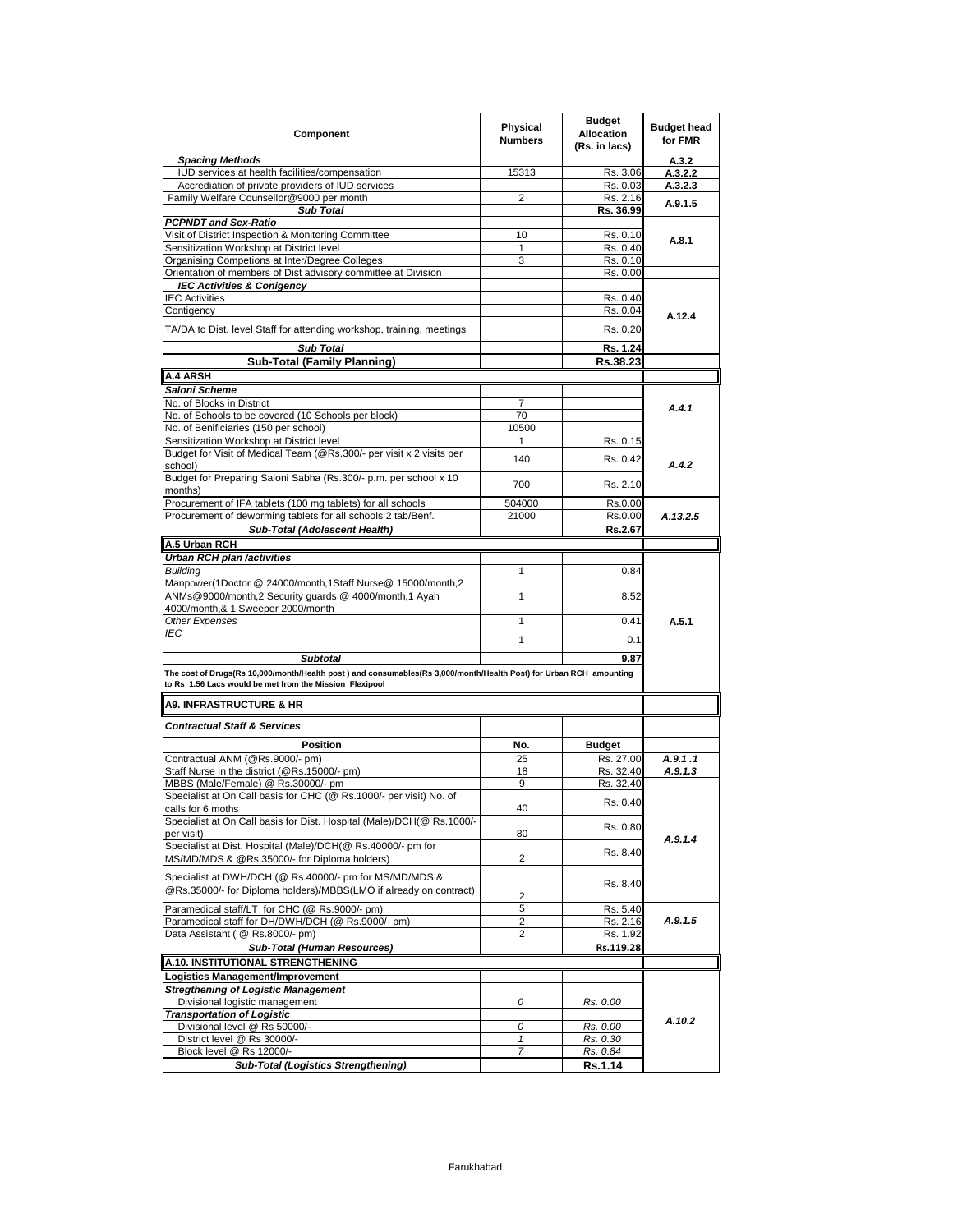| Component                                             | Physical<br><b>Numbers</b> | <b>Budget</b><br><b>Allocation</b><br>(Rs. in lacs) | <b>Budget head</b><br>for FMR |
|-------------------------------------------------------|----------------------------|-----------------------------------------------------|-------------------------------|
| <b>Rent for Sub-Centres</b>                           |                            |                                                     |                               |
| No. of SCs in Rented Bldgs & Budget @ Rs. 250/- p.m.  | 34                         | Rs.1.02                                             | A.10.4                        |
| <b>Sub-Total (Sub Center Rent)</b>                    |                            | Rs.1.02                                             |                               |
| <b>A.11 TRAINING</b>                                  |                            |                                                     |                               |
| <b>Training- Skill Birth Attendant</b>                |                            |                                                     |                               |
| <b>Training at DWH/Combined Hosp</b>                  |                            |                                                     |                               |
| Target at DWH                                         | 32                         |                                                     |                               |
| No. of Particpants per batch                          | 4                          |                                                     |                               |
| No. of Batches                                        | 8                          | Rs.8.83                                             |                               |
| New Site Stregthening at DWH                          |                            |                                                     |                               |
| Existing site stregthening                            |                            | Rs.0.40                                             |                               |
| Sub-Total (DWH-SBA)                                   |                            | Rs.9.23                                             |                               |
| Training at FRU/24X7                                  |                            |                                                     | A.11.3.1                      |
| Name of the selected Training Site FRU/24X7           | ÷                          |                                                     |                               |
| Target at FRU/24X7                                    | $\Omega$                   |                                                     |                               |
| No. of Particpants per batch                          | $\Omega$                   |                                                     |                               |
| No. of Batches                                        | $\Omega$                   | Rs.0.00                                             |                               |
| New Site Stregthening at FRU                          |                            | Rs.0.00                                             |                               |
| Existing site stregthening                            |                            | Rs.0.00                                             |                               |
| Sub-Total (FRU-SBA)                                   |                            | Rs.0.00                                             |                               |
| Sub-Total(SBA Training)                               |                            | Rs.9.23                                             |                               |
| <b>A.14 PROGRAM MANAGEMENT</b>                        |                            |                                                     |                               |
| Personal & Other Expense of Dist. PMU (Rs.94500/- pm) | 1                          | Rs.11.34                                            | A.14.2                        |
| Operational Cost (Rs. 60000/- pm)                     | 1                          | Rs.7.20                                             | A.14.4                        |
| Sub-Total (Program Management)                        |                            | Rs.18.54                                            |                               |
| Total for RCH Flexipool (Part A)                      |                            | Rs.531.59                                           |                               |

| Component                                                          | Physical<br><b>Numbers</b> | <b>Budget</b><br><b>Allocation</b><br>(Rs. in lacs) | <b>Budget head</b><br>for FMR |
|--------------------------------------------------------------------|----------------------------|-----------------------------------------------------|-------------------------------|
| <b>ASHA Scheme:-</b>                                               |                            |                                                     | <b>B.1</b>                    |
| Periodic Training for ASHAs                                        |                            |                                                     | B.1.1                         |
| <b>ASHA Support System</b>                                         |                            |                                                     |                               |
| Replenishment of ASHA Kits & Budget (@ Rs. 500/- per kit*2 for 95% | 1422                       | Rs.0.00                                             | B.1.2                         |
| ASHA)                                                              |                            |                                                     |                               |
| Incentive to ASHAs (Average Rs.500/- p.m. for 85% ASHAs)           | 1272                       | Rs.76.32                                            | B.1.3                         |
| Award to ASHA (Rs.5000/- for 1 ASHA in each block)                 | $\overline{7}$             | Rs.0.35                                             |                               |
| Annual ASHA Sammelan (Rs.250/- per ASHA for 60% ASHAs)             | 898                        | Rs.2.25                                             | B.1.1                         |
| Mobility to ASHAs (Rs.30/- per ASHA for 95% ASHAs)                 | 1422                       | Rs.5.12                                             |                               |
| Block level ASHA Payment Register (Rs.100/-per Register)           | $\overline{7}$             | Rs.0.01                                             | B.18.3.2                      |
| Printing of Voucher Booklet for ASHA (Rs.25/-per Booklet)          | 1497                       | Rs.0.37                                             |                               |
| Budget ASHA Mentoring Group (Rs.10,000/- per District)             | Quarterly<br>Meeting       | Rs.0.10                                             | B.1.1                         |
| Sub-Total (ASHA Scheme):-                                          |                            | Rs.84.52                                            |                               |
| <b>Untied Grant to Facilities</b>                                  |                            |                                                     | <b>B.2</b>                    |
| No. of CHCs & Budget @ Rs.0.50 lacs per facility                   | 5                          | Rs.2.50                                             | B.2.1                         |
| No. of BPHCs & Budget @ Rs.0.50 lacs per facility                  | $\overline{2}$             | Rs.1.00                                             | B.2.2                         |
| No. of APHCs & Budget @ Rs.0.25 lacs per facility                  | 26                         | Rs.6.50                                             | B.2.2                         |
| No. of Sub Centres & Budget @ Rs.0.10 lacs per facility            | 185                        | Rs.18.50                                            | B.2.3                         |
| No.of VHSCs                                                        | 512                        | Rs.0.00                                             |                               |
| No.of Revenue Villages & Budget @Rs.0.10 lacs per R.Village        | 1008                       | Rs.100.80                                           | B.2.4                         |
| <b>Sub-Total (Untied Grants)</b>                                   |                            | Rs.129.30                                           |                               |
| <b>Annual Maintenance Grant to Facilities</b>                      |                            |                                                     | B.4                           |
| No. of CHCs & Budget @ Rs.1.0 lacs per facility                    | 5                          | Rs.5.00                                             | B.4.1                         |
| No. of BPHCs & Budget @ Rs.1.0 lacs per facility                   | $\overline{2}$             | Rs.2.00                                             |                               |
| No. of APHCs & Budget @ Rs.0.50 lacs per facility                  | 14                         | Rs.7.00                                             | B.4.2                         |
| No. of Sub Centres & Budget @ Rs.0.10 lacs per facility            | 150                        | Rs.15.00                                            | B.4.3                         |
| <b>Sub-Total (Annual Maintenance Grants)</b>                       |                            | Rs.29.00                                            |                               |
| <b>Funds to Rogi Kalyan Samitis</b>                                |                            |                                                     | B.6                           |
| No. of District Hospitals & Funds @ Rs.5.0 lacs per facility       | 2                          | Rs.10.00                                            | B.6.1                         |
| No. of CHCs & Funds @ Rs.1.0 lacs per facility                     | 5                          | Rs.5.00                                             | B.6.2                         |
| No. of BPHCs & Funds @ Rs.1.0 lacs per facility                    | $\overline{2}$             | Rs.2.00                                             | B.6.3                         |
| No. of APHCs & Funds @ Rs.1.00 lacs per facility                   | 26                         | Rs.26.00                                            | B.6.4                         |
| Sub-Total (Funds for RKS)                                          |                            | Rs.43.00                                            |                               |
| <b>Operationalisation of District Drug Warehouses</b>              |                            |                                                     |                               |
| Contractual Staff (@Rs.2.94 lacs/yr)                               | 1                          | Rs.2.94                                             | <b>B.21</b>                   |
| Contingency Expenses (@Rs.2.0 lacs/yr)                             | 1                          | Rs.2.00                                             |                               |
| Sub-Total (Ope. of District Drug Warehouses)                       |                            | Rs.4.94                                             |                               |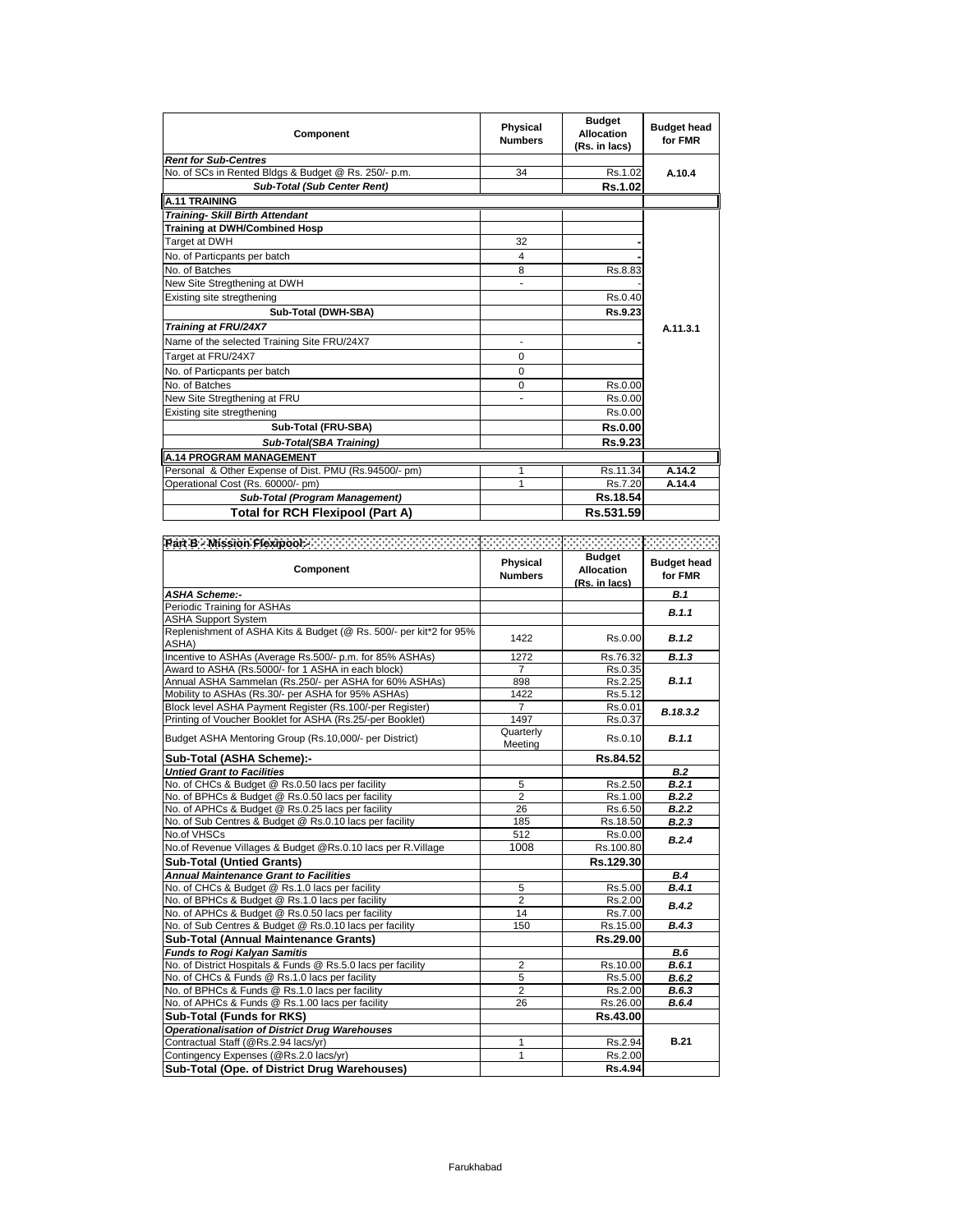| Component                                                                                                                            | Physical<br><b>Numbers</b> | <b>Budget</b><br><b>Allocation</b><br>(Rs. in lacs) | <b>Budget head</b><br>for FMR |
|--------------------------------------------------------------------------------------------------------------------------------------|----------------------------|-----------------------------------------------------|-------------------------------|
| <b>Mobility Support to DWH &amp; District Combined Hospital</b>                                                                      |                            |                                                     | B.27.8                        |
| Mobility Support to DWH/DCH @Rs.18000/- Per month.                                                                                   | 1                          | Rs.2.16                                             |                               |
| Sub-Total (Funds for Mobility Support to DWH & DCH)                                                                                  |                            | Rs.2.16                                             |                               |
| Mobility Support for Monitoring & Supervision.                                                                                       |                            |                                                     |                               |
| Mobility Support to District Community Mobilizer (@Rs.800/-per day X                                                                 | 1                          | Rs.0.77                                             |                               |
| 8 days/month)<br>Mobility Support to District Account Manager (@Rs.800/-per day X 6                                                  |                            |                                                     | B.18.3.2                      |
| days/month)                                                                                                                          | 1                          | Rs.0.58                                             |                               |
| Mobility Support to District Programme Manager (@Rs.800/-per day X<br>8 days/month)                                                  |                            | Rs.0.00                                             |                               |
| Sub-Total(Mobility Support for Monit. & Supervision)                                                                                 |                            | Rs.1.34                                             |                               |
| <b>Supervision of ANM/ASHAs</b>                                                                                                      |                            |                                                     | B.18.3.2                      |
| Vehicle for Mobility @Rs.18000/-month/block                                                                                          | 7                          | Rs.15.12                                            |                               |
| Sub-Total (Supervision of ANM/ASHAs)                                                                                                 |                            | Rs.15.12                                            |                               |
| <b>Vehicle Support for Specialist</b>                                                                                                |                            |                                                     | B.27.8                        |
| One Vehicle for 5 block level facility (@Rs.18000/-month)                                                                            | 1                          | Rs.2.16                                             |                               |
| <b>Sub-Total (Vehicle Support for Specialist)</b>                                                                                    |                            | Rs.2.16                                             |                               |
| Diesel for Generator for District Hospitals                                                                                          |                            |                                                     | <b>B.28</b>                   |
| Diesel Support for generator (@Rs.1 lac per month)                                                                                   | $\overline{2}$             | Rs.24.00                                            |                               |
| Sub-Total (Diesel Support for District Hospital)                                                                                     |                            | Rs.24.00                                            |                               |
| Diesel Support for Generator in Fully Functional CHC.                                                                                |                            |                                                     |                               |
| Diesel Support for Fully functional CHC (@Rs.35000/-per month)<br>Diesel Support for CHC functional in BPHC building (@Rs.13500/-per | 5                          | Rs.21.00                                            | <b>B.28</b>                   |
| month)                                                                                                                               | $\overline{2}$             | Rs.3.24                                             |                               |
| Sub-Total (Diesel Support for fully functional CHCs)                                                                                 |                            | Rs.24.24                                            |                               |
| Saas Bahu Sammelans (1 each at District)                                                                                             |                            |                                                     | B.7.1                         |
| No. of Sammellans & Budget (@Rs. 1.50 lac. Per District)                                                                             | 1                          | Rs.1.50                                             |                               |
| Sub-Total (Saas Bahu Sammelan)                                                                                                       |                            | Rs.1.50                                             |                               |
| Tehsil level Pradhan Sammelan                                                                                                        |                            |                                                     | B.8.2                         |
| No. of Sammelans & Budget (@Rs.40,000 per Sammelan)                                                                                  | 3                          | Rs.1.20<br>Rs.1.20                                  |                               |
| Sub-Total (Tehsil level Pradhan Sammelan)<br>Organization of Swasthya Mela                                                           |                            |                                                     |                               |
| Organization of S.Mela @Rs.20000/- Mela/Month at each block.                                                                         | 7                          | Rs.16.80                                            | <b>B.10.1</b>                 |
| Sub-Total (Swasthya Mela)                                                                                                            |                            | Rs.16.80                                            |                               |
| <b>Concurrent Audit</b>                                                                                                              |                            |                                                     |                               |
| Budget @ Rs. 4000/- per month for 12 months                                                                                          | 1                          | Rs.0.48                                             | <b>B.27.5</b>                 |
| <b>Sub-Total (Concurrent Audit)</b>                                                                                                  |                            | <b>Rs.0.48</b>                                      |                               |
| <b>Health Management Information System (HMIS):-</b>                                                                                 |                            |                                                     |                               |
| Hiring of Vehicle for District HMIS Nodal Officer (@Rs.800/- Visit)                                                                  | 2                          | Rs.0.19                                             |                               |
| Mobility Support for Block HMIS Nodal Officer (@Rs.600/-month)                                                                       | $\overline{7}$             | Rs.0.50                                             | B.21                          |
| Internet Connectivity @Rs.400/- per month/computer                                                                                   | 9                          | Rs.0.43                                             |                               |
| Consumables & Stationary for Computer, printer (Rs.400/-per                                                                          | 9                          | Rs.0.43                                             |                               |
| month/facility)                                                                                                                      |                            |                                                     |                               |
| Sub-Total (HMIS)                                                                                                                     |                            | Rs.1.56                                             |                               |
| <b>Programme Management:-</b>                                                                                                        |                            |                                                     |                               |
| <b>Expenses at Additional Director level:-</b>                                                                                       |                            |                                                     |                               |
| Mobility @Rs.2500/-per District per Month.                                                                                           | 0                          | Rs.0.00                                             | B.27.6                        |
| Contingency Expenses @Rs.5000/- month.                                                                                               | 0                          | Rs.0.00                                             |                               |
| Sub-Total (Exp.at Addl.Director level)-                                                                                              |                            | Rs.0.00                                             |                               |
| <b>Operational Cost for Block Project Management Unit</b>                                                                            |                            |                                                     |                               |
| Honoraria to Block Data Assistant @Rs.8000/-Per Month                                                                                | 7                          | Rs.6.72                                             | B.27.1                        |
| Communication support to Block Program Manager @Rs.500/-P.M.                                                                         | $\overline{7}$             | Rs.0.42                                             |                               |
| Sub-Total (Operational Cost for BPMU)                                                                                                |                            | <b>Rs.7.14</b>                                      |                               |
| Provision of Contractual Staff (AYUSH)                                                                                               |                            |                                                     |                               |
| <b>Position</b>                                                                                                                      | No.                        | <b>Budget</b>                                       |                               |
| ISM Lady Doctors (@ Rs.24,000/- per month)                                                                                           | 8                          | Rs.52.32                                            | B.14.4                        |
| AYUSH Doctors (@ Rs.24,000/- per month)<br>AYUSH Pharmacists (@ Rs.9,000/- per month)                                                | 16<br>9                    | Rs.9.72                                             | B.14.1                        |
| Sub-Total (Contractual Staff - AYUSH)                                                                                                |                            | Rs.62.04                                            |                               |
| Integrated Skill Refresher Training for ANM & LHV.                                                                                   |                            |                                                     |                               |
| Total Work load for the year                                                                                                         | 64                         |                                                     |                               |
| Total no. of Proposed Batches & Budget @Rs.165950/- per batch.                                                                       | 4                          | Rs.6.64                                             | B.16.3.1                      |
| Sub-Total (Integrated skill training for ANM/LHV)                                                                                    |                            | Rs.6.64                                             |                               |
|                                                                                                                                      |                            |                                                     |                               |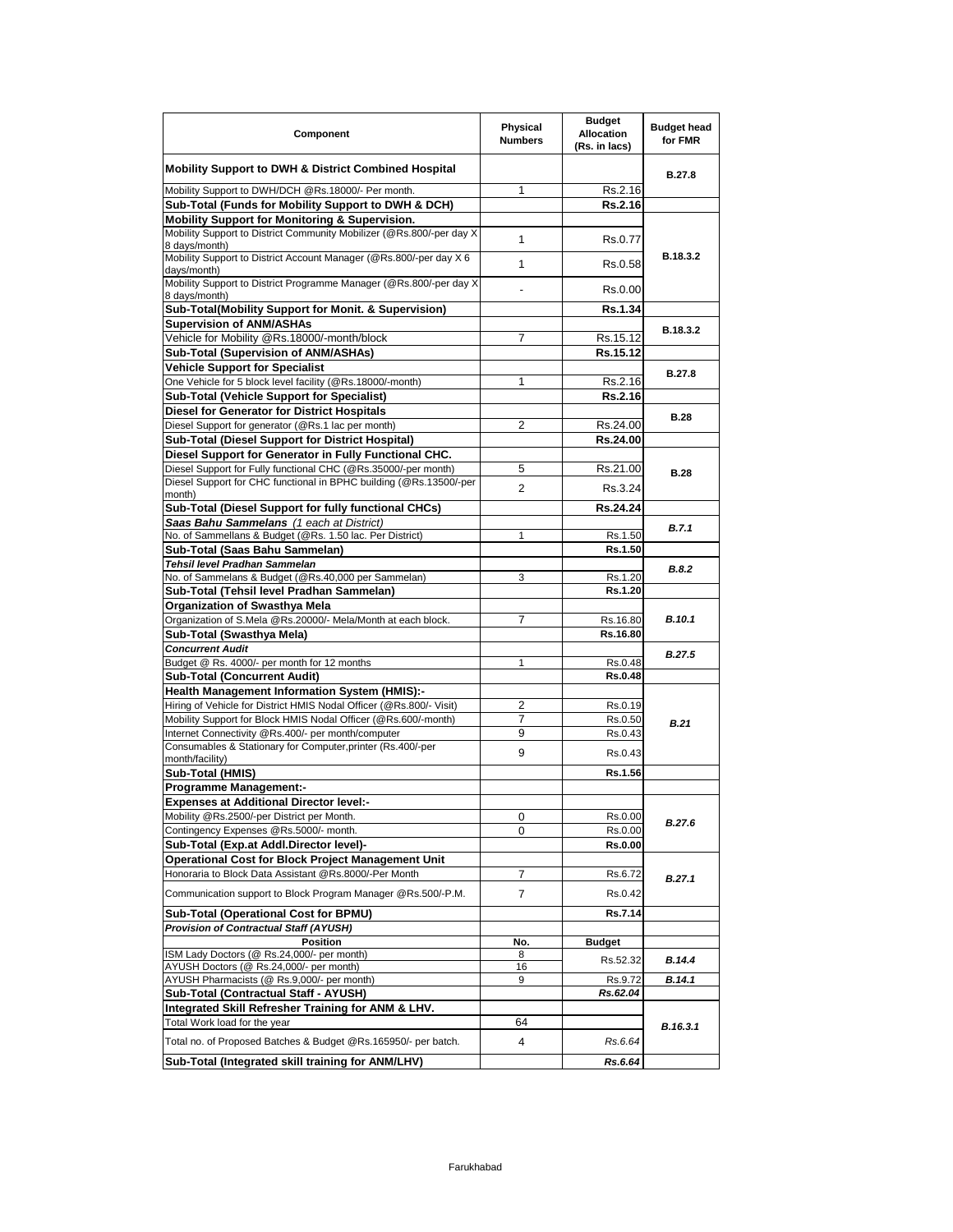| Component                                                                                       | <b>Physical</b><br><b>Numbers</b>                                         | <b>Budget</b><br><b>Allocation</b><br>(Rs. in lacs) | <b>Budget head</b><br>for FMR |
|-------------------------------------------------------------------------------------------------|---------------------------------------------------------------------------|-----------------------------------------------------|-------------------------------|
| Infrastructure & Manpower for UIP                                                               |                                                                           |                                                     |                               |
| Mobile Workshop at Regional Depot @Rs.4 Lac.                                                    | ი                                                                         | Rs.0.00                                             |                               |
| Renovation & Electrification of WIC/WIF                                                         | n                                                                         | Rs.0.00                                             |                               |
| Expansion of Cold Chain Store at Regional/Divisional Depo                                       | ი                                                                         | Rs.0.00                                             | B.26.5                        |
| Expansion of Cold Chain Workshop @Rs.50000/-year/District.                                      |                                                                           | Rs.0.50                                             |                               |
| Mobility Support to Block (1 Vehicle @Rs.800/-per block for 6 days in<br>a month for 12 months) |                                                                           | Rs.4.03                                             |                               |
| IVRS System for Tracking of Beneficiaries.                                                      | ი                                                                         | Rs.0.00                                             | B.18.3.2                      |
| Sub - Total (Infrasturcture & Manpower for UIP)                                                 |                                                                           | Rs.4.53                                             |                               |
|                                                                                                 |                                                                           |                                                     |                               |
| Total for Mission Flexipool (Part B)                                                            | $\frac{1}{2}$   $\frac{1}{2}$   $\frac{1}{2}$   $\frac{1}{2}$   Rs.461.67 |                                                     |                               |

| SI. | Component                                                                                                                                                                                                                                                                         | Physical<br><b>Numbers</b>    | <b>Budget</b><br><b>Allocation</b><br>(Rs. in lacs) |
|-----|-----------------------------------------------------------------------------------------------------------------------------------------------------------------------------------------------------------------------------------------------------------------------------------|-------------------------------|-----------------------------------------------------|
|     | Routine Immunization (Part C)                                                                                                                                                                                                                                                     |                               | an sa basa                                          |
|     | Total Number of Immunization Sessions to be organized in the District                                                                                                                                                                                                             | 18276<br>Sessions/Year        |                                                     |
|     | Mobility support for supervision: Supervisory visits by district level<br>officers for monitoring and supervision of RI @ Rs 50000 /District for<br>district level officers (this includes POL and maintenance) per year                                                          | 1                             | Rs.0.50                                             |
|     | Alternate Vaccine delivery @ Rs 50/- sessionx 3 months(April-June)<br>+2 Vehicles /Blocks for 6 days /month for 9 months (July-March 10)                                                                                                                                          | 18276<br>Sessions/Year        | Rs.9.14                                             |
|     | Focus on Urban slum & underserved areasHiring an ANM @<br>Rs.300/session for four sessions/month/slum of 10000 population and<br>Rs.200/- per month as contingency per slum of i.e. total expense of<br>Rs. 1400/- per month per slum of 10000 population                         | 0                             | Rs.0.00                                             |
|     | Mobilization of children by ASHA /RI Mobilizer @ Rs 150/- per<br>session                                                                                                                                                                                                          | 18276<br>Sessions/Year        | Rs.27.41                                            |
|     | Support for Computer Assistant for RI reporting (with annual<br>increment of 10% wef from 2010-11Districts @ Rs 8000- 10,000 p.m                                                                                                                                                  | 1                             | Rs.1.06                                             |
|     | Printing and dissemination of tally sheets, monitoring forms, etc. @<br>Rs 1 /beneficiary                                                                                                                                                                                         | 62376<br><b>Benefiaceries</b> | Rs.0.62                                             |
|     | Quarterly Review & feedback meeting exclusive for RI at district level<br>with one Block MOIC, ICDS CDPO and other stakeholders<br>stakeholders @ Rs 100/- per participant for meeting expenses (lunch,<br>organizational expenses)                                               | 21                            | Rs.0.08                                             |
|     | Quarterly Review Meetings at Block level Quarterly Review &<br>feedback meeting for exclusive for RI at Block level @Rs 50/-ppas<br>honorarium for ASHA (travel)and Rs 25 /-person at the disposal of<br>MOIC for meeting expenses(refreshments, stationary and Misc<br>expences) | 1787                          | Rs.2.39                                             |
|     | District level orientation training for 2 days of ANM, Multipurpose<br>Health worker @ Rs67300/batch with 20 participants in each batch                                                                                                                                           | 2Batch                        | Rs.1.35                                             |
|     | One day cold chain handelers training for block level cold chain<br>handlers @ Rs. 26,000 per batch and Rs 3000 for Observer<br>nominated by State                                                                                                                                | 1Batch                        | Rs.0.29                                             |
|     | One day Training of block level data handlers by DIO and District<br>Cold chain Officer to train about the reporting formats of Immunization<br>and NRHM Rs 300/Participant/Block                                                                                                 | 7                             | Rs.0.02                                             |
|     | Microplanning at SC levelRs 100/- per subcentre (meeting at block<br>level, logistic)                                                                                                                                                                                             | 185                           | Rs.0.19                                             |
|     | Microplanning at Block & District levelFor consolidation of microplan<br>at PHC/CHC level @ Rs 1000/- block & at district level @ Rs 2000/-<br>per district                                                                                                                       | 1District & 7<br><b>Block</b> | Rs.0.09                                             |
|     | Consumables for computer including provision for internet access for<br>RIMSRs 400/- Month / Districts                                                                                                                                                                            | 1                             | Rs.0.05                                             |
|     | Red/Black Plastic bags etc, 2 bags per session @ Rs. 2/Bag                                                                                                                                                                                                                        | 18276<br>Sessions/Year        | Rs.0.88                                             |
|     | Purchase of Bleach/Hypochlorite solution Rs. 500/vaccine storage<br>point/year X 1000 vaccine storage points                                                                                                                                                                      | 9 Vaccine<br>storage points   | Rs.0.05                                             |
|     | Purchase of Twin bucket Rs 400 per PHC/CHC per year                                                                                                                                                                                                                               | 9 Vaccine<br>storage points   | Rs.0.04                                             |
|     | Funds for purchase of small polythene zipper bags to keep vaccines<br>in the vaccine carriers Rs. 0.5/polythene bag X total number of<br>sessions/year +10% wastage                                                                                                               | 18276<br>Sessions/Year        | Rs.0.11                                             |
|     | Funds for preparing disposal pit for disposal of sharp immunization<br>waste. Rs. 3500/pit X 500 vaccine storage points                                                                                                                                                           | 4Pits                         | Rs.0.16                                             |
|     | <b>RI</b> subtotal                                                                                                                                                                                                                                                                |                               | Rs.44.42                                            |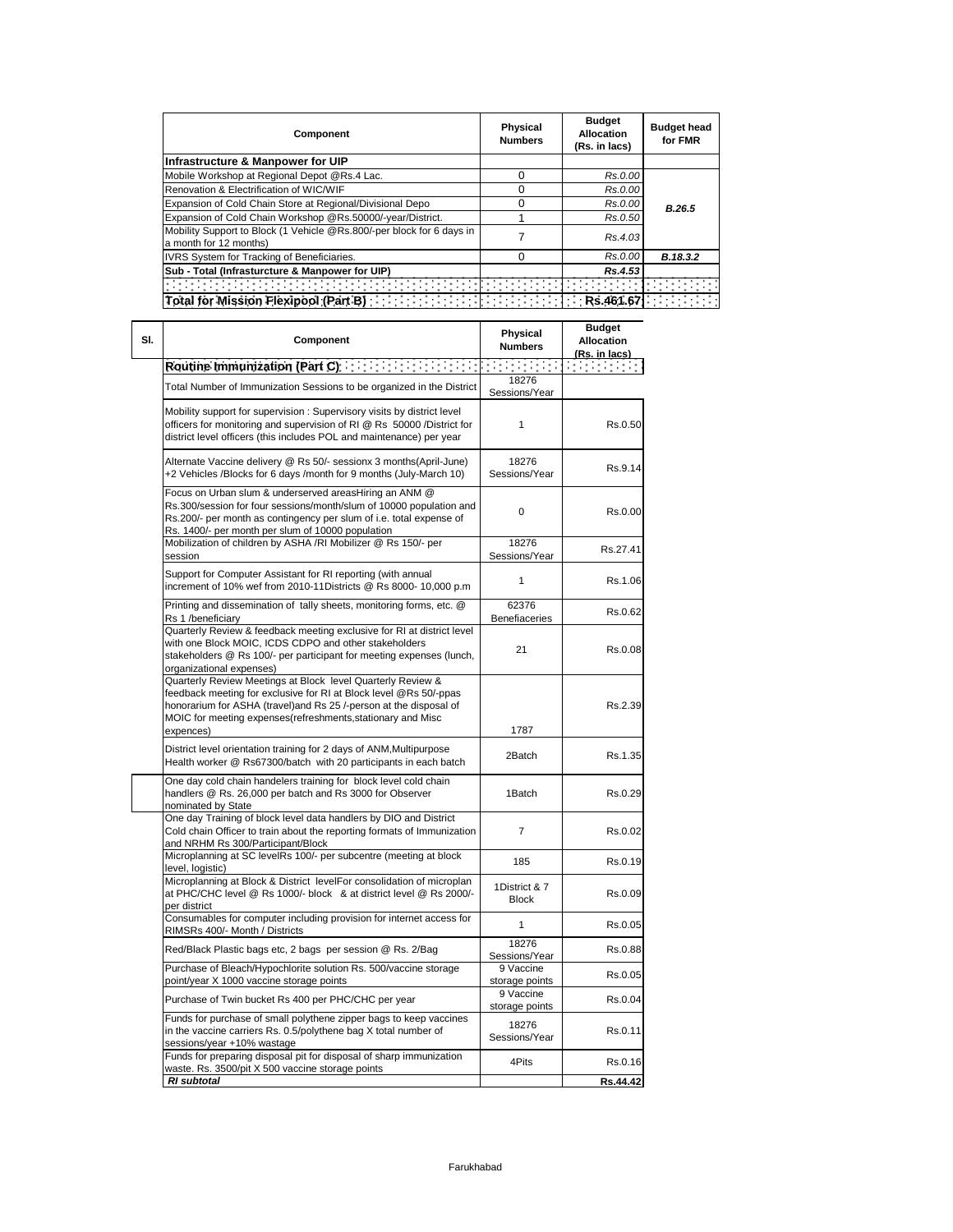| Component                                                                                                      | Physical<br><b>Numbers</b>    | <b>Budget</b><br>Allocation<br>(Rs. in lacs) | <b>Budget head</b><br>for FMR |
|----------------------------------------------------------------------------------------------------------------|-------------------------------|----------------------------------------------|-------------------------------|
| Cold Chain maintenance                                                                                         |                               |                                              |                               |
| Cold chain maintenance@Rs 500/Block & Rs 10,000/District/Year                                                  | 1District & 7<br><b>Block</b> | Rs.0.20                                      |                               |
| POL for vaccine delivery from State to District and from district to<br>PHC/CHCs @ Rs. 100000/- district/Year) | 1District                     | Rs.1.00                                      |                               |
| Subtotal Cold Chain                                                                                            |                               | <b>Rs.1.20</b>                               |                               |
| Sub Total (Part C)                                                                                             |                               | Rs.45.62                                     |                               |

|     | <b>Part D - National Program</b>                                                                           |                                   |                                                     |                               |
|-----|------------------------------------------------------------------------------------------------------------|-----------------------------------|-----------------------------------------------------|-------------------------------|
|     | 1. NPCB                                                                                                    |                                   |                                                     |                               |
| SI. | Component                                                                                                  | Physical<br><b>Numbers</b>        | <b>Budget</b><br><b>Allocation</b><br>(Rs. in lacs) | <b>Budget Head</b><br>for FMR |
| 1.1 | Govt Sector 30% of Tot. Trgt @531/cat.oprt.(IOL)                                                           | 1916                              | 1017396                                             |                               |
| 1.2 | NGO Sector 20% of Tot Trgt @ 656/Cat. Oprt.(IOL)                                                           | 1277                              | 837712                                              |                               |
| 1.3 | Pvt. Sector 50% of Tot trgt.                                                                               | 3192                              | $\Omega$                                            |                               |
|     | Sub Total                                                                                                  | 6385                              | 1855108                                             |                               |
| 2   | SES (Free Spec. to Children) @ of 100/-Spec                                                                | 665                               | 0                                                   |                               |
| 3   | Vision Centre @ 50,000/Centre Equipment                                                                    | 1 Govt/NGO                        | 50000                                               |                               |
| 4   | Operations other than Cataract                                                                             | 105                               | 105000                                              |                               |
| 5   | Eye Collection @ 500/Cornea.                                                                               | 0                                 | 0                                                   |                               |
|     |                                                                                                            | 7155                              | 2010108                                             |                               |
|     | Total allocated for the District in Rs.                                                                    |                                   |                                                     |                               |
|     | 2. RNTCP(GFATM)                                                                                            |                                   |                                                     |                               |
| SI. | Component                                                                                                  | Physical<br><b>Numbers</b>        | <b>Budget</b><br><b>Allocation</b><br>(Rs. in lacs) | <b>Budget Head</b><br>for FMR |
|     | 1 CIVIL WORKS                                                                                              |                                   | 119400                                              |                               |
|     | 2 LABORATORY MATERIALS                                                                                     |                                   | 232000                                              |                               |
|     | 3 HONERARIUM                                                                                               |                                   | 339545                                              |                               |
|     | 4 IEC/ PUBLICITY                                                                                           |                                   | 177160                                              |                               |
|     | 5 EQUIPMENT MAINTENANCE<br>6 TRAINING                                                                      |                                   | 73200                                               |                               |
|     | 7 POL & VEHICLE MAINTENANCE                                                                                |                                   | 145710<br>80000                                     |                               |
|     | 8 VEHICLE HIRING CHARGES                                                                                   |                                   | 207000                                              |                               |
|     | 9 NGO/PP SUPPORT                                                                                           |                                   | 75000                                               |                               |
|     | 10 MISCELLANEOUS EXPENSES                                                                                  |                                   | 197360                                              |                               |
|     | 11 CONTRACTUAL SERVICES                                                                                    |                                   | 2217000                                             |                               |
|     | 12 PRINTING                                                                                                |                                   | 126450                                              |                               |
|     | 13 RESEARCH & STUDIES                                                                                      |                                   |                                                     |                               |
|     | 14 MEDICAL COLLEGES                                                                                        |                                   |                                                     |                               |
|     | 15 PROCUREMENT OF VEHICLES                                                                                 |                                   | 0                                                   |                               |
|     | 16 PROCUREMENT OF EQUIPMENT                                                                                |                                   |                                                     |                               |
|     | Sub-TOTAL                                                                                                  |                                   | 3989825                                             |                               |
|     | <b>Grand Total</b>                                                                                         |                                   | 3989825                                             |                               |
|     | 3. NLEP                                                                                                    |                                   |                                                     |                               |
|     | <b>Activities</b>                                                                                          | <b>Physical</b><br><b>Targets</b> | <b>Financial</b>                                    |                               |
|     |                                                                                                            |                                   | <b>Allocation</b>                                   |                               |
|     | 1 Contractual Services- Driver                                                                             | 0                                 |                                                     |                               |
|     | Remuneration @ Rs. 7,000/= P.M.<br>Sub total                                                               |                                   | 0<br>0                                              |                               |
|     | 2 Office Maintenance                                                                                       |                                   |                                                     |                               |
|     | Telephone/Fax/Internet @ Rs. 15,000/= P.A.                                                                 |                                   | 15000                                               |                               |
|     | Office Operation & Maintenance @ Rs. 18,000/= P.A.                                                         |                                   | 18000                                               |                               |
|     | Consum-ables Stationery @ Rs. 24,000 P.A.                                                                  |                                   | 24000                                               |                               |
|     | Maintenance of Office Equipment & Furniture etc.                                                           |                                   | 15000                                               |                               |
|     | Sub total                                                                                                  |                                   | 72000                                               |                               |
| 3   | Mobility-                                                                                                  |                                   |                                                     |                               |
|     | Vehicle operation / hiring of 1 Vehicle @ Rs 75000 P.A.                                                    |                                   | 75000                                               |                               |
|     | Sub total                                                                                                  |                                   | 75000                                               |                               |
|     | 4 Training<br>4 Days' Training of newly recruited Medical Officers @ Rs 28,000 per<br>batch of 30 trainees | 3                                 | 2800                                                |                               |
|     | 3 Days' Training of newly recruited Health Workers @ Rs 24,000 per<br>batch of 30 trainees                 | $\pmb{0}$                         | 0                                                   |                               |
|     | 2 Days' Refresher Training of Medical Officers @ Rs 16,000 per batch<br>of 30 trainees                     | 30                                |                                                     |                               |
|     | 2 Days' Refresher Training of Health Workers @ Rs 16,000 per batch<br>of 30 trainees                       | 60                                | 48000                                               |                               |
|     | Sub total                                                                                                  |                                   | 50800                                               |                               |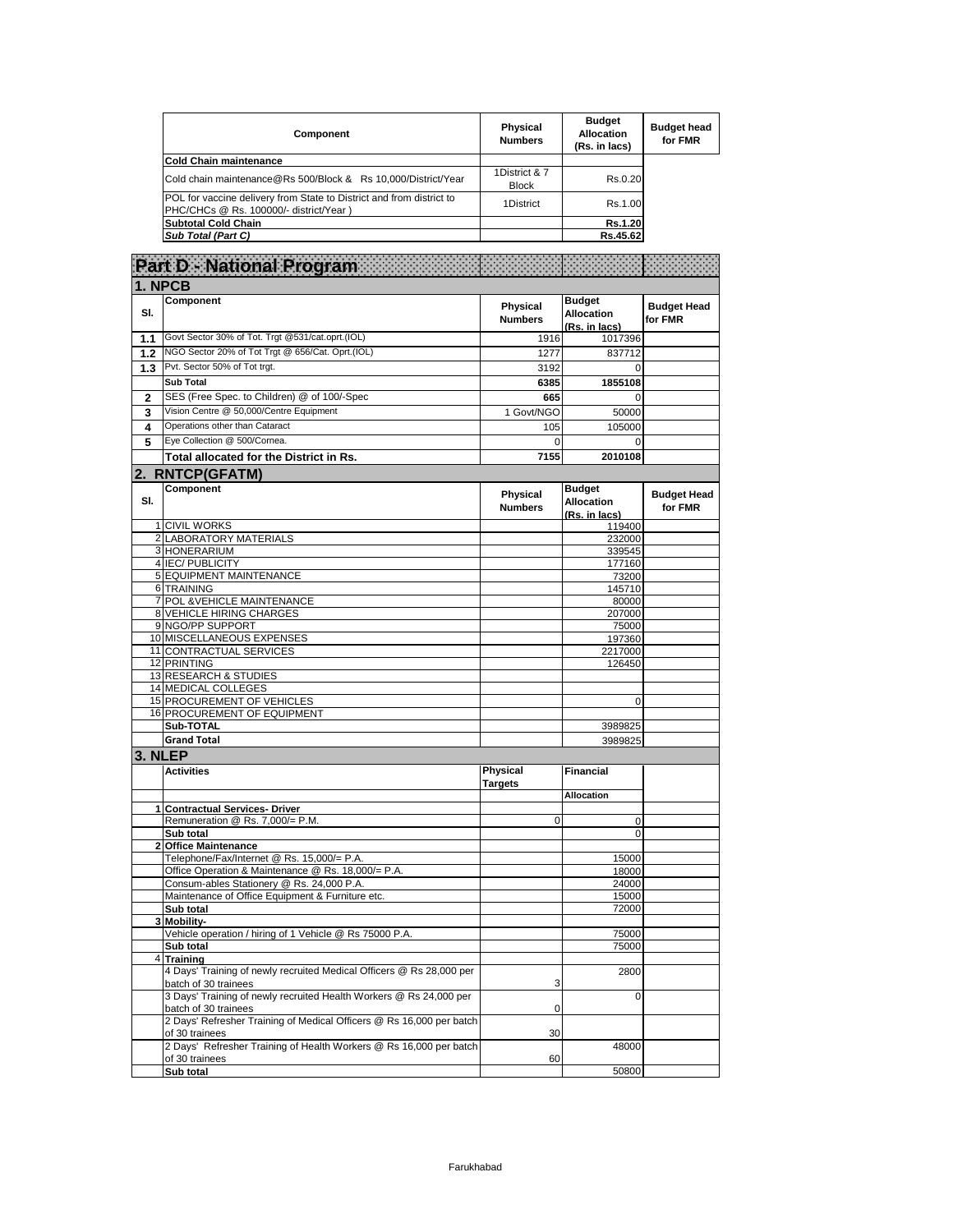|     | Component                                                                               | Physical<br><b>Numbers</b> | <b>Budget</b><br><b>Allocation</b><br>(Rs. in lacs) | <b>Budget head</b><br>for FMR |
|-----|-----------------------------------------------------------------------------------------|----------------------------|-----------------------------------------------------|-------------------------------|
|     | 5 Procurement                                                                           |                            |                                                     |                               |
|     | Supportive medicines and other items for patients @ Rs39 per patient<br>under treatment |                            | 8900                                                |                               |
|     | Splints, Crutches, Items for Deformity Patients Rs. 15/= per patient<br>under treatment |                            | 3400                                                |                               |
|     | Patient Welfare Rs. 26/= per patient under treatment                                    |                            | 5900                                                |                               |
|     | Printing of forms @ Rs. 39/= per patient under treatment                                |                            | 8900                                                |                               |
|     | Sub total                                                                               |                            | 27100                                               |                               |
|     | <b>6 IEC Activities</b><br>Rallies @ Rs. 5,000/= each                                   | 2                          | 10000                                               |                               |
|     | School Quiz @ Rs. 1000/= each                                                           | 10                         | 10000                                               |                               |
|     | IPC workshops of ASHA @ Rs. 5000/= each                                                 | 2                          | 10000                                               |                               |
|     | Health Mela in local festivals, Melas etc. @ Rs. 5,000/= each                           |                            | 5000                                                |                               |
|     | Sub total<br>7 Urban Leprosy Project                                                    |                            | 35000                                               |                               |
|     | <b>Supportive Medicines</b>                                                             |                            | 9000                                                |                               |
|     | Monitoring & Supervision                                                                |                            | 6000                                                |                               |
|     | MDT delivery & follow-up services                                                       |                            | 11300                                               |                               |
|     | Sub total                                                                               |                            | 26300<br>22300                                      |                               |
|     | 8 Incentive to Ashas<br>9 Review Meetings                                               |                            | 18000                                               |                               |
|     | 10 Disability Prevention & Medical Rehabilitation                                       |                            |                                                     |                               |
|     | Screening Camp for selection of RCS patients                                            |                            | 10000                                               |                               |
|     | Screening Camp - miscellaneous expenses                                                 |                            | 10000                                               |                               |
|     | Screening Camp- Self Care Kits & patient Welfare items<br>Sub total                     |                            | 10000<br>30000                                      |                               |
|     | 11 Cash Assistance                                                                      |                            |                                                     |                               |
|     | Cash assistance- POL for Vehicle                                                        |                            | 25000                                               |                               |
|     | Cash assistance- TA DA for Leprosy Staff                                                |                            | 40000                                               |                               |
|     | Sub total<br><b>Grand Total</b>                                                         |                            | 65000<br>421500                                     |                               |
|     | <b>4. NVBDCP</b>                                                                        |                            |                                                     |                               |
|     | Sl. Activity Proposed                                                                   | Physical                   | <b>Budget</b>                                       | <b>Budget head</b>            |
| No. |                                                                                         | <b>Numbers</b>             | <b>Allocation</b> (Rs.<br>In lacs)                  | for FMR                       |
|     | 1 DBS (Domestic Budgetary Support)                                                      |                            |                                                     |                               |
|     | 1.1 Malaria                                                                             |                            |                                                     |                               |
|     | Incentive to ASHA                                                                       |                            |                                                     |                               |
|     | Training                                                                                |                            |                                                     |                               |
|     | Monitoring & Supervision                                                                |                            | 45000                                               |                               |
|     | BCC/IEC Anti Malaria Month                                                              |                            | 20000                                               |                               |
|     | Malaria: Total                                                                          |                            | 65000                                               |                               |
|     | 1.2 Elimination of Lymphatic Filarisis                                                  |                            |                                                     |                               |
|     | Training of MO's                                                                        |                            | 22944                                               |                               |
|     | Training of Paramedical / Supervisor                                                    |                            | 68832                                               |                               |
|     | Night Survey                                                                            |                            | 47000                                               |                               |
|     | POL/Mobility                                                                            |                            | 38000                                               |                               |
|     | <b>Training of drug Disrtibuters</b>                                                    |                            | 144096                                              |                               |
|     | Honorarium of drug distributers                                                         |                            | 402268                                              |                               |
|     | Honorrium of Supervisors                                                                |                            | 47023.5                                             |                               |
|     | Morbity Management                                                                      |                            | 40000                                               |                               |
|     | Inter Sectoral Conver. & social mobilization in Ly. Filariasis                          |                            | 100000                                              |                               |
|     | from malaria IEC/BCC                                                                    |                            |                                                     |                               |
|     | Filaria: Total                                                                          |                            | 910163.5                                            |                               |
|     | 1.3 Dengue/ Chikungunya                                                                 |                            |                                                     |                               |
|     | Apex Referral Lab                                                                       |                            |                                                     |                               |
|     | sentinel surveillance Hospital                                                          |                            |                                                     |                               |
|     | Epidemic Preparedness & rapid response                                                  |                            |                                                     |                               |
|     | Training Workshop                                                                       |                            |                                                     |                               |
|     |                                                                                         |                            |                                                     |                               |
|     | Dengue/ Chikungunya from malaria IEC/BCC                                                |                            |                                                     |                               |
|     | Dengue/ Chikungunya: Total                                                              |                            | 0                                                   |                               |
|     | $1.4$ AES/JE                                                                            |                            |                                                     |                               |
|     | Strengthing of Surveillance Treatment facilities                                        |                            |                                                     |                               |
|     | Strengthing of Surveillance diagnosis JE lab facilities                                 |                            |                                                     |                               |